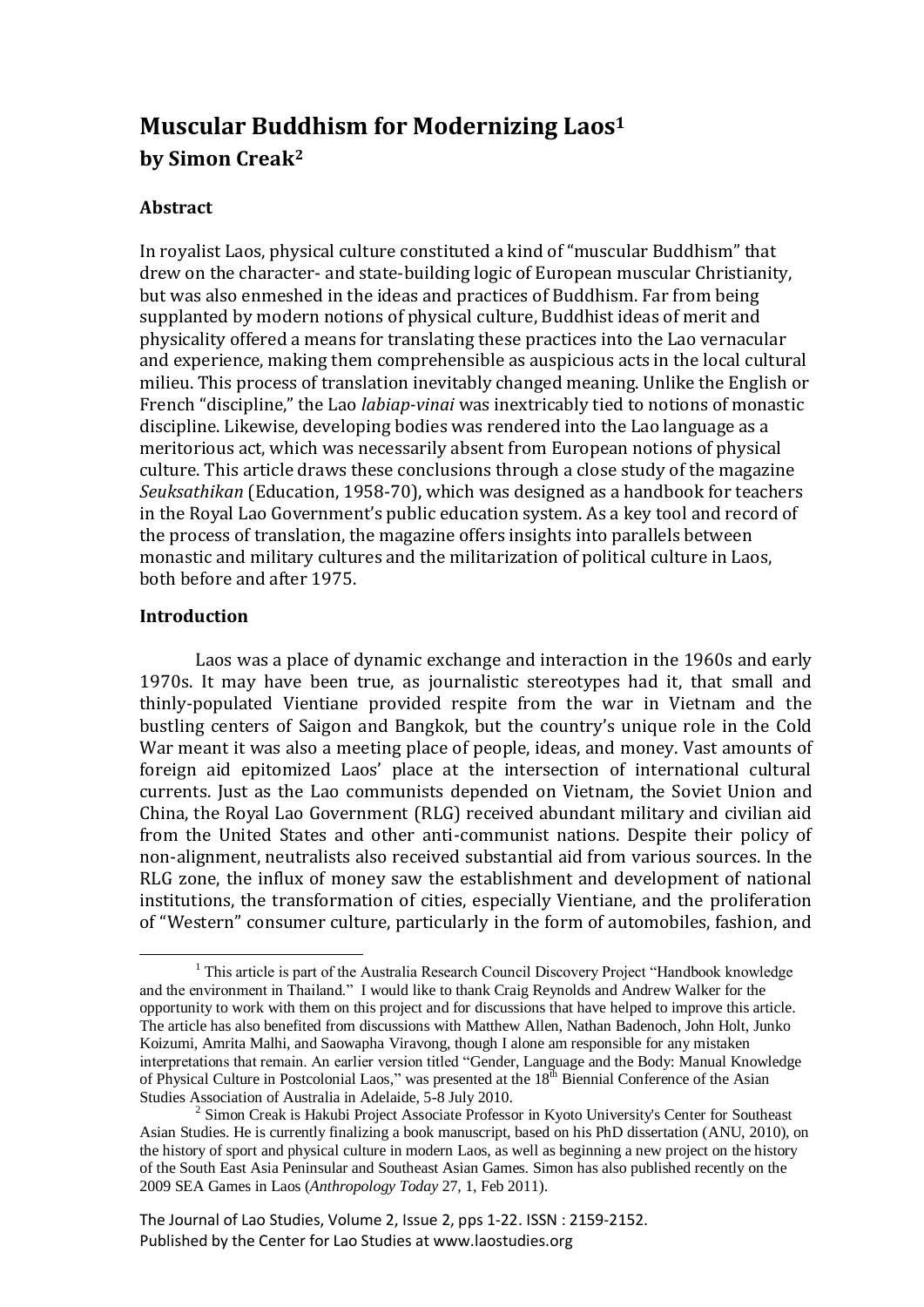music. A small intelligentsia emerged from returned graduates of foreign universities, the members of which debated nationalism, modernization, and development in emerging newspapers and magazines. These changes had a profound impact, heralding a "new sensibility" in elite society in Laos.<sup>3</sup>

In contrast to the political intrigues and military battles of the period, little sustained attention has been paid to these social and cultural transformations. Where they have given attention to these aspects of the period, historians, like Vietnam War-era journalists before them, have tended to focus on the spread of popular culture, the loosening of cultural mores, and conservative and nationalist responses to these transformations on both sides of the political divide. Royalist elites in Vientiane were alarmed by the breakdown of traditional morals and culture, especially among the young, as materialism, alcohol consumption, and prostitution increased visibly. Wives of the elite in the Lao Women's Association campaigned for a clampdown on prostitution while monks "implicitly condemned American influence in sermons calling for a return to traditional Lao values." <sup>4</sup> On the other side of politics, Neo Lao Hak Xat (Lao Patriotic Front) propaganda exploited themes of foreign aid dependence, Western culture, and moral decline. After 1975 these issues formed the basis of the Lao People Democratic Republic's "revolution in culture and ideology," its ultra-conservative backlash against royalist "decadence" and "the wicked poison of the ideology and culture of neo-colonialism that the American imperialists and reactionaries introduced and propagated throughout our country." 5

Given the vitriolic zeal with which this "revolution" was pursued, including the establishment of *samana* (reeducation camps), it is not surprising that discussion of foreign influences in royalist Laos has been dominated by the conservative reactions they elicited. This focus on the denunciation of foreign influence fails, however, to take into account the sociology of knowledge formation in royalist Laos, particularly the ways in which foreign interventions and ideas shaped Lao intellectual history. This article seeks to address this lacuna by examining handbook knowledge about physical culture in *Seuksathikan*, a magazine for teachers containing theory and practical tips on a wide range of education issues, including physical culture and education. The knowledge contained in the magazine is historically contingent, providing a window into the social and cultural milieu that shaped it. Since this knowledge pertains to physical culture and practices, moreover, it demonstrates how ideas were materialized and experienced. Handbook knowledge about physical culture thus provides the historian with an unusual but especially meaningful perspective on how Laos' immersion in regional and global flows influenced ideas and practice in the country, or, to reverse the perspective, how the Lao cultural milieu appropriated and reshaped foreign ideas and culture.

<sup>3</sup> Grant Evans, *The Politics of Ritual and Remembrance: Laos since 1975* (Chiang Mai: Silkworm Books, 2002), 152-53.

<sup>4</sup> Martin Stuart-Fox, *A History of Laos* (Melbourne: Cambridge University Press, 1997), 156. See also: Grant Evans, *A Short History of Laos: The Land in Between* (Crows Nest, NSW: Allen and Unwin, 2002), 155.

<sup>5</sup> Kaysone Phomvihane, "Lainya mai, thitthang mai, nathi mai lae bang banha pheunthan pheua happakan saisana khong sangkhomninyom" [New Era, New Direction, New Tasks and some Basics for Guaranteeing the Victory of Socialism] in *Niphon leuak fen 2: kiaokap kansang setthakit nai samai khamphan kaokheun sangkhomninyom* [*Selected Writings: Volume 2: Concerning Economic Construction in the Period of Transition to Socialism*], ed. Kaysone Phomvihane (Vientiane: Lao PDR Publishing Office, 1977), 62-63.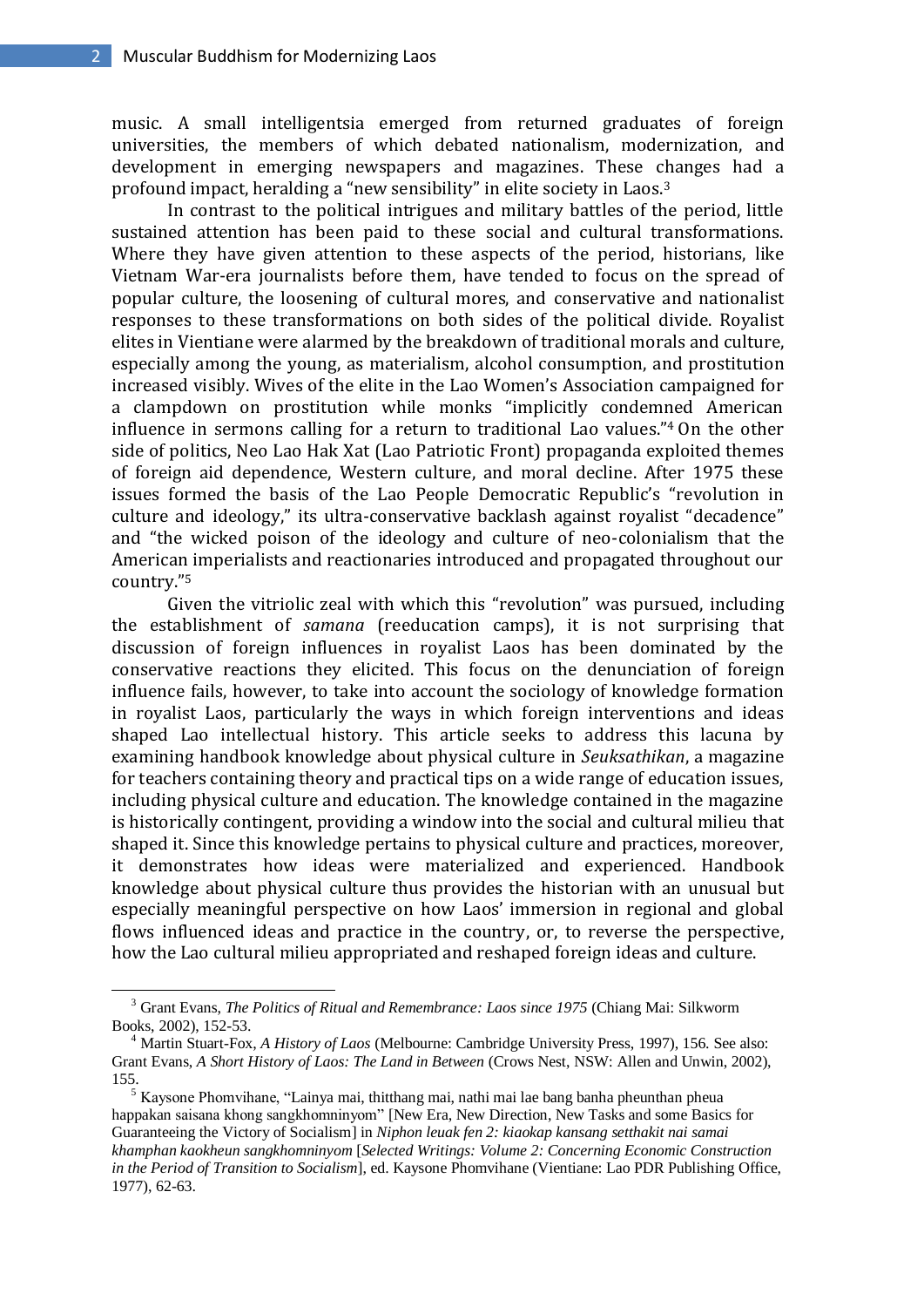#### **Manual knowledge and physical culture**

Handbook knowledge is the kind of knowledge recorded in manuals and handbooks to facilitate its practical use. We all know of and have used such handbooks: teaching manuals, child-rearing handbooks, recipe books, and travel guides informing us how to behave in a foreign country. As these examples suggest, manual knowledge, as it is also known, has been reinvented in recent years as it has proliferated in various forms on the Internet. In mainland Southeast Asia, handbook knowledge has long provided a means of preserving, retrieving, transmitting, and consuming knowledge about a wide range of social, cultural, and economic fields. Writing on handbooks in Thailand, Craig Reynolds surveys subjects as diverse as cosmology, astrology, grammar and versification, medical knowledge, the arts of war, and how to be modern. Of the genre's significance he concludes: "Manuals facilitate teaching and learning. They facilitate the exercise of power and authority, and yet they are also empowering. They are aids for living, and for helping people take care of the body, the soul, and the mind."<sup>6</sup>

As a product of its time and place, manual knowledge also offers insights into processes of knowledge formation. In particular, it sheds light on the integration of what is often called "indigenous" and "scientific" knowledge, as well as the integration of other binary couplets used to describe knowledge (i.e., local/foreign, rural/urban, elite/non-elite, secular/religious, etc.), which tend to reify these categories more than they reveal the complexities of how knowledge works.<sup>7</sup> While it has become commonplace in recent decades to observe that the "hybrid formation of knowledge" is a quintessentially "postcolonial condition," less attention has been given to the means of achieving this hybridity.<sup>8</sup> Manual knowledge represents a "bibliographic laboratory" for exploring processes of knowledge formation with a level of empirical rigor lacking in studies of a predominantly conceptual and theoretical nature.<sup>9</sup>

Though little has been written on the topic, manual knowledge in Laos would appear to share many similarities with that in Thailand. In both countries the most common term for a handbook is *khumeu*, which, as in the English "handbook" or "manual," incorporates the word "hand" (Lao: *meu*, French: *main*, hence *manuel* and manual). Also, as in Thai, Lao handbooks can be called *tamra* and *khamphi*, often interchangeably, despite the fact that *khamphi*, for instance, also has the narrower meaning of "scripture" or "treatise."<sup>10</sup> We know much less about the extent to which pre-colonial Lao courts consulted treatises on warfare and other manuals, as did their contemporaries in the Siamese and Burmese courts. <sup>11</sup> However, Justin McDaniel's recent study of monastic education demonstrates the equivalent importance in Lao and Siamese kingdoms of various genres of texts – *nissaya*, *namasadda*, and *vohara* – used to teach Buddhism. In overlapping ways, these texts functioned as manuals, providing teachers with the tools to relate Buddhist and

<sup>6</sup> Craig J. Reynolds, *Seditious Histories: Contesting Thai and Southeast Asian Pasts* (Seattle and London: University of Washington Press, 2006), 241.

<sup>7</sup> Reynolds, *Seditious Histories*, chap. 10.

<sup>8</sup> Akhil Gupta, *Postcolonial Developments: Agriculture in the Making of Modern India* (Delhi and Oxford: Oxford University Press, 1999), 157.

<sup>9</sup> Nicholas Farrelly, Craig J. Reynolds, and Andrew Walker, "Practical and Auspicious: Thai Handbook Knowledge for Agriculture and the Environment," *Asian Studies Review* 35, no. 2 (2010): 238.

<sup>10</sup> Allen Kerr, *Lao-English Dictionary*, 2nd ed. (Bangkok: White Lotus, 1992), 195.

<sup>11</sup> Reynolds, *Seditious Histories*, 229.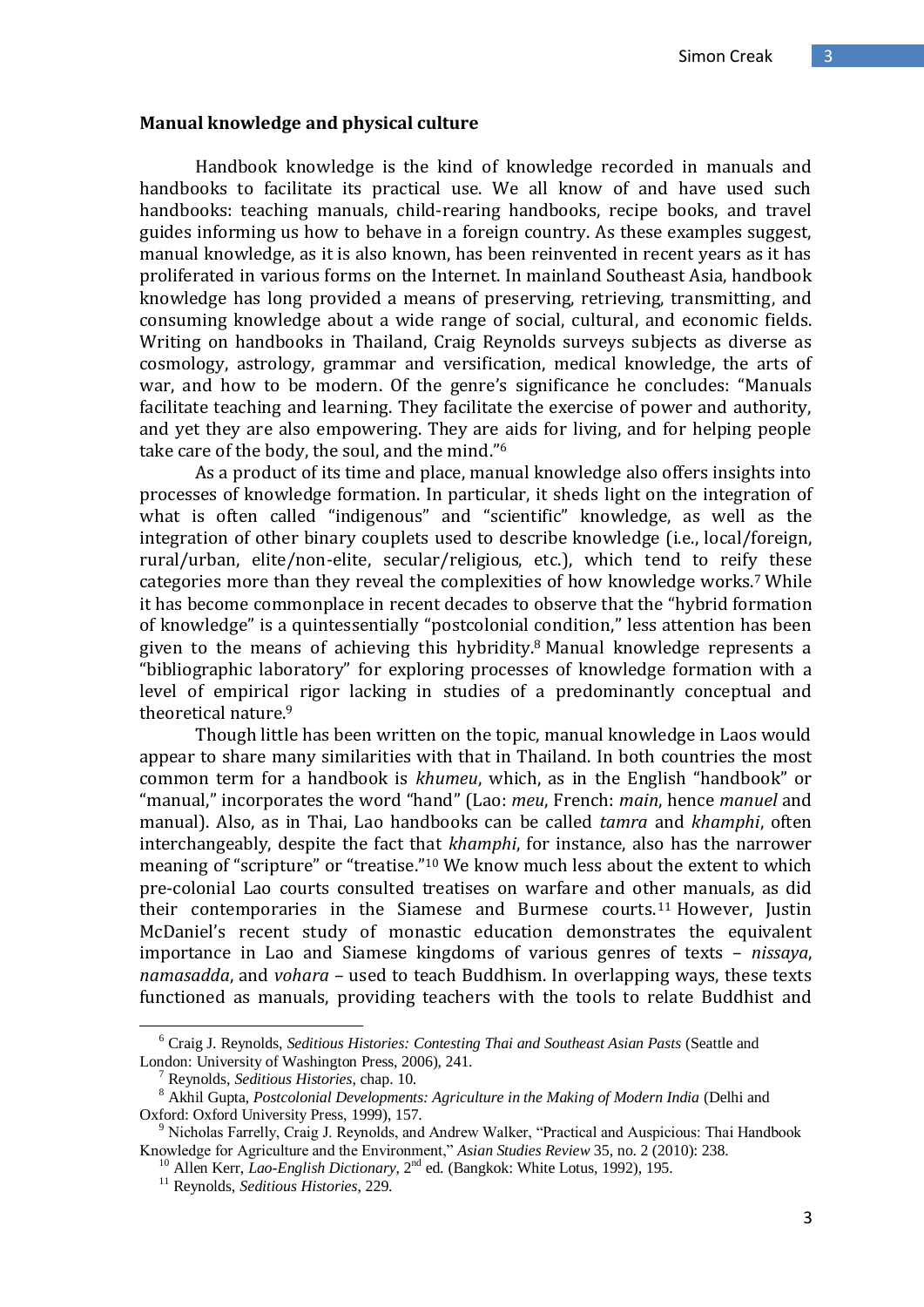other teachings to their pupils. The fluid, informal, and annotated character of the texts offered insights into the idiosyncratic nature of pedagogy, which depended far more on the teacher than the cannon.<sup>12</sup>

Physical culture, the other key concept in this essay, can be thought of as "body work." The Lao term for physical culture, *kainyakam,* combines *kainya* (Sanskrit: *kaya/kayaka*), body or corporeal, with *kam*, a Sanskrit-derived word for work or labor. A similar term, *kainyaborihan,* combines *kainya* with *borihan,* a Paliderived word for work. In specific usage, both *kainyakam* and *kainyaborihan* can mean gymnastics or calisthenics but, more broadly, this kind of body work also encompasses sport, physical education, and other types of physical training.<sup>13</sup>

While it is difficult to reconstruct pre-colonial physical culture, colonial physical culture was introduced to Laos from the 1920s as part of French military preparation and physical instruction programs. After being consolidated in the 1930s, sport and physical culture emerged as a central plank of the Lao Nhay (Great Laos) movement (1941-45), the local version of the Vichy "National Revolution," which aimed to defend the "Lao race" from the pan-Tai irredentism of Thailand and to keep the Lao faithful to France. <sup>14</sup> Adapted from the so-called National Revolution in Vichy France – in reality, an ultraconservative backlash against "decadence" – colonial officials used physical culture extensively in their paradoxical attempts to foster a "proto-national" Lao identity within Indochina and the French Empire. <sup>15</sup> The juxtaposition of physical culture and nationalism intensified after independence in the early 1950s. In a fledgling country propped up by French and then American aid, physical culture linked healthy bodies to a strong nation, one of the few expressions of nationalism the state could draw on at a time when an alternative communist vision of the Lao future was being forged by the Lao left and the Vietminh. <sup>16</sup> By the early 1960s, sporting events and physical culture were established as major aspects of national and regional statecraft, and, as in colonial times, they were notable for their institutional and philosophical connections to the military. This was demonstrated most emphatically in the National Games of 1961 and 1964, a pet project of right-wing strongman, General Phoumi Nosavan, and the South East Asia Peninsular (SEAP) Games, founded in 1959 by the Olympic Committee of Thailand (OCT). <sup>17</sup> Though further work is required to understand the military networks involved in the regional sports scene, the OCT president at this time was General Praphat Charusathian, a protégé of military dictator Sarit Thanarat, who, in turn, was related to Phoumi.

Besides major national and regional events, physical culture was promoted at the popular level through the nascent military, which expanded dramatically

<sup>12</sup> Justin Thomas McDaniel, *Gathering Leaves and Lifting Words: Histories of Buddhist Monastic Education in Laos and Thailand* (Seattle and London: University of Washington Press, 2008), chap. 4.

<sup>&</sup>lt;sup>13</sup> Simon Creak, "Body Work': A History of Sport and Physical Culture in Colonial and Postcolonial Laos." (PhD diss., Australian National University, 2010), 14.

<sup>&</sup>lt;sup>14</sup> Soren Ivarsson, *Creating Laos: The Making of a Lao Space between Indochina and Siam, 1860 -1945* (Copenhagen: NIAS Press, 2008), chap. 4.

<sup>15</sup> Creak, "Body Work," chap. 2. Note: The term "proto-national" is borrowed from Soren Ivarsson, who describes Vichy-era historiography in this way. See Ivarsson, *Creating Laos*, 116.

<sup>16</sup> Creak, "Body Work," chap. 3.

<sup>&</sup>lt;sup>17</sup> Simon Creak, "Sport and the Theatrics of Power in a Postcolonial State: The National Games of 1960s Laos" *Asian Studies Review* 34, no. 2 (2010): 191-210. See also, Simon Creak, "Representing True Laos in Postcolonial Southeast Asia: Regional Dynamics in the Globalization of Sport," in *Sports Across Asia: Politics, Cultures and Identities*, eds. K. Bromber, B. Krawietz, and J. Maguire (New York: Routledge, forthcoming).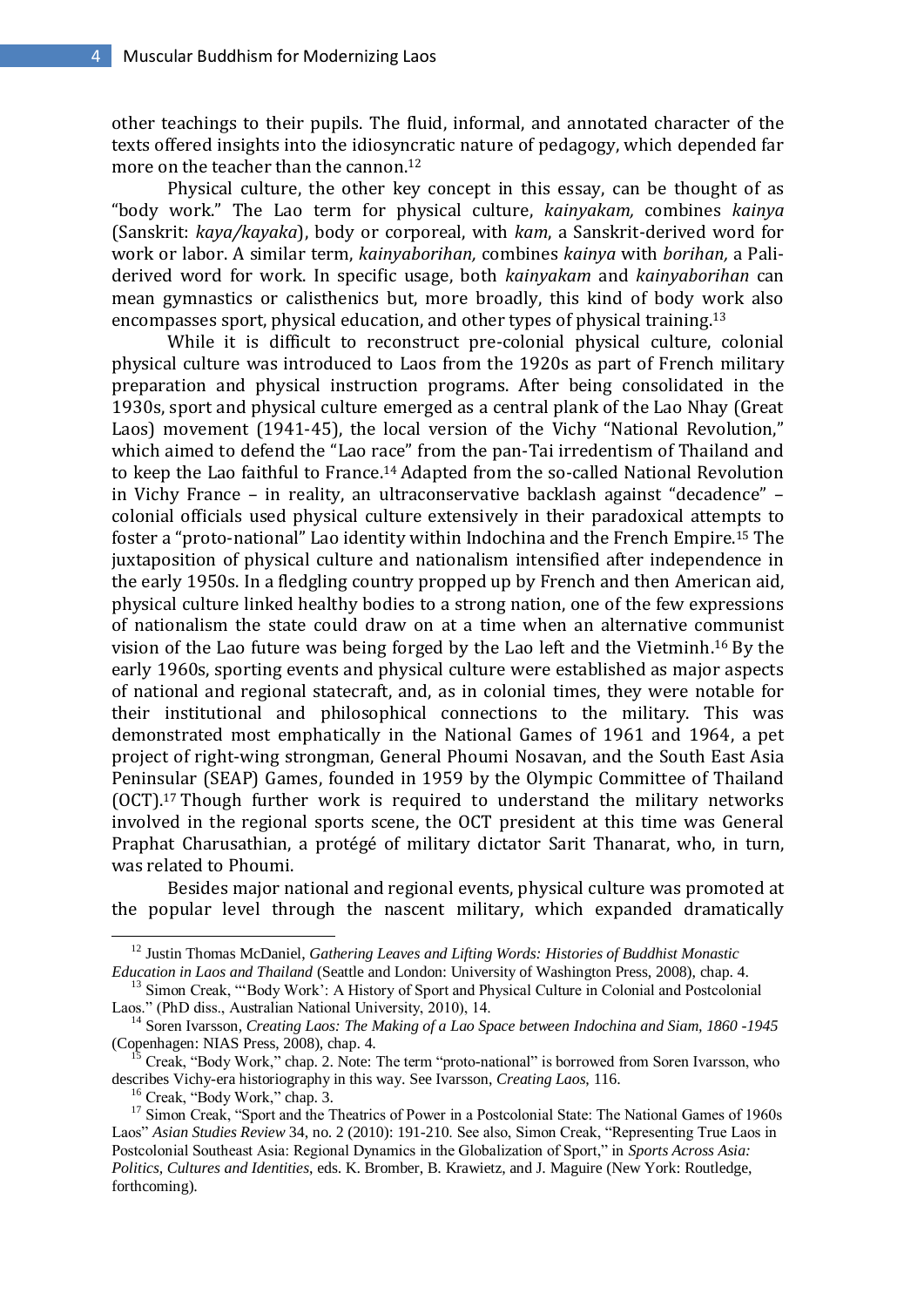between the late 1940s and the 1960s. The Lao military was formally created in 1946 by a military convention appended to the Modus Vivendi founding the unified Kingdom of Laos, and France enlisted Lao military forces in the First Indochinese War. From 1946 to 1954 perhaps 50,000 men served in Lao units of the French Far Eastern Ground Forces. A further 30,000-40,000 served with the Lao National Army between its formation in 1950 and 1954, when the French officially withdrew from Indochina. <sup>18</sup> The army continued to expand thereafter as US military aid replaced French assistance. As in similar institutions elsewhere, physical culture was integral to military training: "Rather than being born with the body of a soldier, a man became a soldier – and a soldier a man – through the transformations that occurred in his body." 19

Militarized physical training also took place in other institutions. In 1950 the defense ministry established the École Nationale des Cadres de Jeunesse et d'Éducation Physique (ENCJEP, or, in Lao, *Honghian oplomkhru nyuvason lae kainyaborihan*) in Vientiane. Teachers, civil servants, and other trainees completed 45-day leadership courses at the school. Explicitly based on the scout movement, which also expanded in post-war Laos, the ENCJEP program included physical training, general education, and manual work, all of which had been important elements of Vichy programs in France and Indochina. Replicating Vichy-era youth movements, trainees wore blue and white uniforms and carried out physical training in nothing but shorts and sandshoes. Together with the school's official "Olympic salute," which was in fact identical to the salute made notorious in fascist Germany and Italy, the uniforms and training reinforced the military culture of the school. The use of the salute so soon after the Second World War, though jarring, did not represent Nazi sympathies. Rather, it seems to have demonstrated the application of colonial physical culture – with all of its militarist underpinnings – to the new task of building a postcolonial nation.<sup>20</sup>

The government education system underwent similar expansion in the postwar period. Growth had begun during the Lao Nhay years but accelerated significantly after that. Between 1945 and 1959 the number of primary schools grew almost eight-fold from 187 to 1481 while the number of pupils increased from under 15,000 to nearly 100,000 (Figure 1). The vast majority of these were "rural schools," proving that the expansion of secular education was much more than an elite or urban phenomenon. The United States Operations Mission (USOM) estimated in 1955-56 that 15-20 percent of eligible school-age children were attending government schools, a small proportion but much higher than in the past.<sup>21</sup> While statistics are not available, the number of locally-trained teachers would also have increased substantially after Laos' first teacher training school was established in 1946, though demand continued to outstrip supply.<sup>22</sup>

<sup>18</sup> Michel Bodin, "Les laotiens dans la guerre d"Indochine, 1945-1954," *Guerres mondiales et conflits contemporains* 230 (2008): 5-19.

<sup>&</sup>lt;sup>19</sup> Creak, "Body Work," 140.

<sup>20</sup> Creak, "Body Work," 116-22.

<sup>21</sup> Joel M. Halpern, *Aspects of Village Life and Culture Change in Laos* (New York: Council on Economics and Cultural Affairs, 1958), 132-33.

<sup>22</sup> Martin Stuart-Fox, *A History of Laos* (Melbourne: Cambridge University Press, 1997), 77.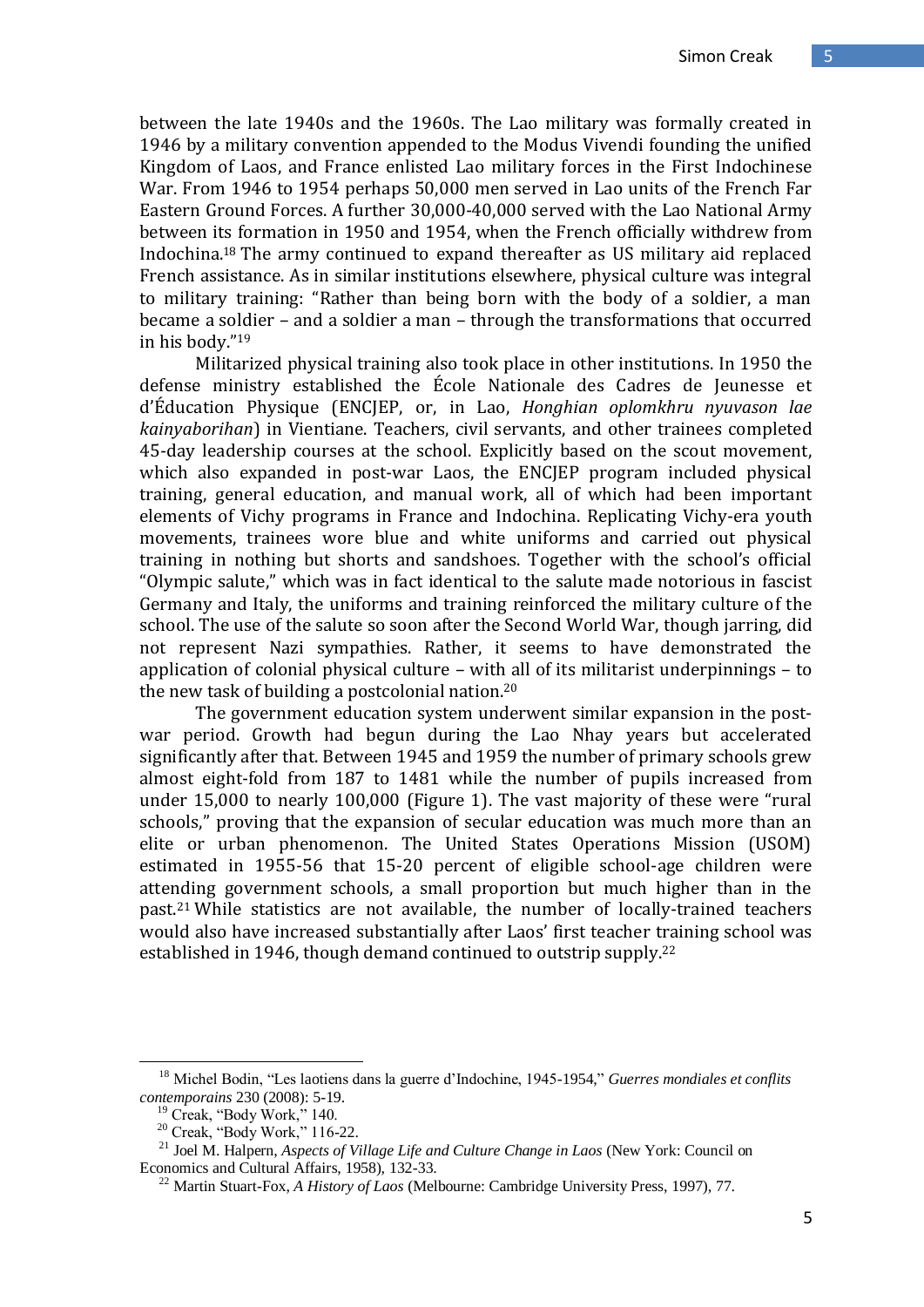

**Figure 1:** Primary pupils and schools in Laos, 1915-1959 (Halpern 1964, appendix 2, table 6).

The growing government education system represented a shift away from that based in the Buddhist monasteries (*vat*). According to anthropologist Joel Halpern, who conducted extensive fieldwork in Laos during this period, this shift occurred without major incident, "since the school teachers [were] invariably devout Buddhists themselves and some religious education [was] incorporated into the curriculum." <sup>23</sup> Rather than dislodging existing hierarchies, moreover, village teachers joined the local abbot and village head as "leaders of the village," providing a largely positive link between the village and the central government that contrasted with the reputation central government officials had for being arrogant. 24

## *Seuksathikan*

-

The philosophy and content of education in the expanding system was relayed to teachers through manuals and handbooks, which came in various forms. One such medium in Laos was *Seuksathikan* (Education), a magazine for teachers published by the Ministry of Education between 1958 and 1970 (Figure 2). 25 Reflecting the new sensibility of the royalist period, this was one of several magazines published to promote culture and religion in the young nation of Laos.

<sup>23</sup> Halpern, *Aspects of Village Life*, 132.

<sup>24</sup> Halpern, *Aspects of Village Life*, 131.

<sup>&</sup>lt;sup>25</sup> An almost complete run of *Seuksathikan* is held in the library of the École française d'Extrême-Orient in Vientiane.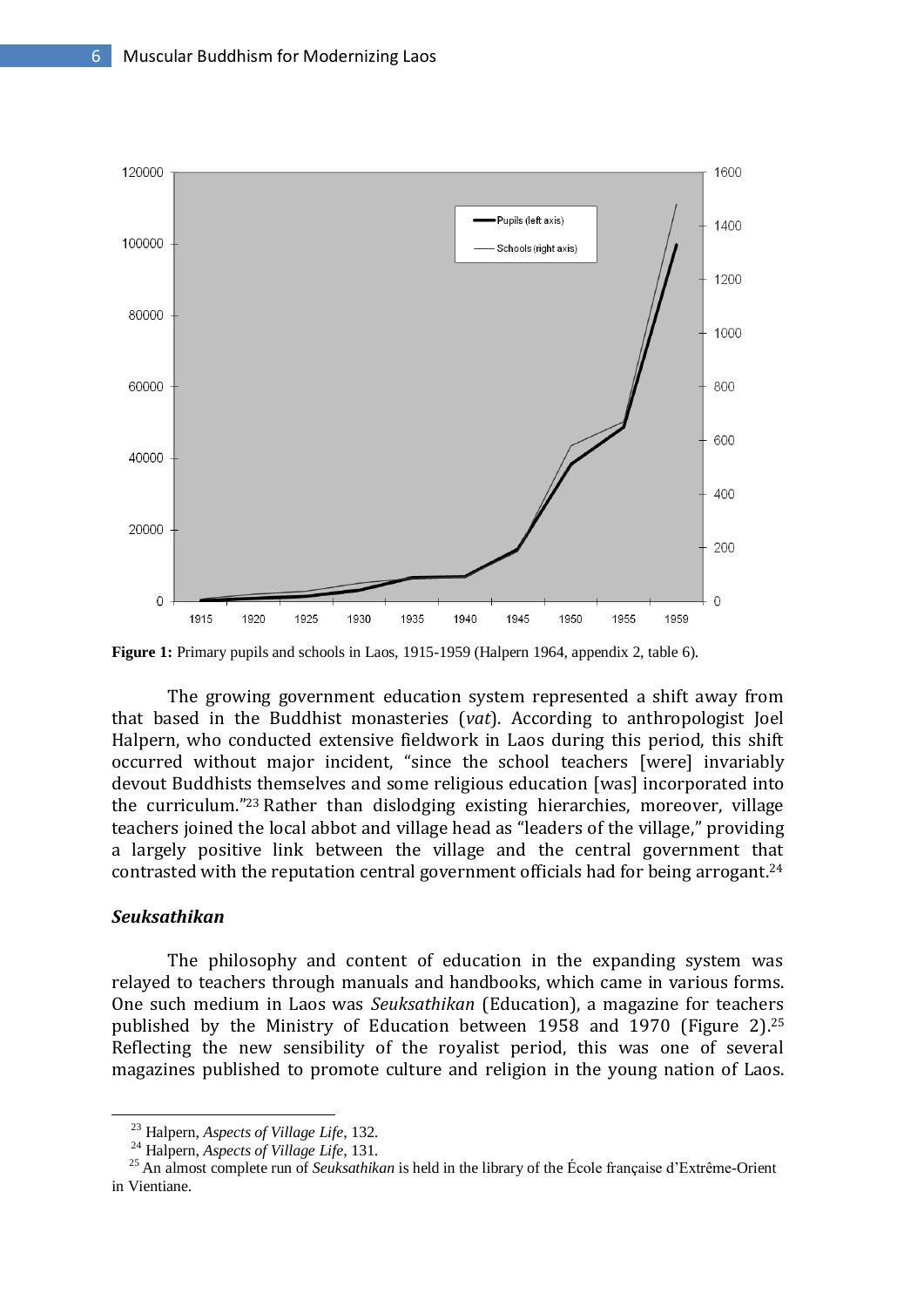

**Figure 2:** An early cover of *Seuksathikan* (vol. 1 no. 7, March 2503 [1960]) with girls playing basketball. The caption beneath the picture reads "physical education." Also note the cartoons down the left side, which, from top to bottom, read "intellectual education," "moral education," "physical education," and "vocational education."

Others included *Buddhavongsa*, published by the Lao Buddhist Association; *Khao nyuvason kila*, published by the Department of Sport and Youth; *Phai nam*, a literary and cultural journal; and a woman's magazine, *Nang*. The first regular edition of *Seuksathikan* explained that the magazine had two main objectives: to be "a handbook for teachers (*khumeu khong khru*) of all kinds" and to inform readers about education.<sup>26</sup> An introduction printed inside the front cover of later issues added: "The important objective of the magazine is the propagation of knowledge and theories about education." <sup>27</sup> These explanations confirmed the didactic intent of the magazine, as did the prescriptive style of articles, which included question-andanswer columns, lists of dos and don'ts, and articles titled in the form of a question (e.g., "What is education?" and "Why is student hygiene important?"). While I have found no record of the magazine's circulation or readership, it was clearly intended that as many teachers in the expanding education system as possible should read it.

In its structure and content, *Seuksathikan* aimed to provide teachers with knowledge and information for building an educational system that would serve as the foundations of national development. The magazine had three sections (*phak*): (1) commissioned articles on education, history, and other fields to "increase the knowledge of teachers"; (2) a "technical section" (*phak visakan*), including theory

<sup>&</sup>lt;sup>26</sup> Seuksathikan, vol. 1. no. 2 (October 2502 [1959]), p. 2. Though labelled no. 2, this issue may actually have been the first regular edition after an initial "special edition" in November 2501 (1958). Reconstructing the full series of dates and numbers has been difficult (also see following note).

<sup>27</sup> *Seuksathikan*, vol. 2, no. 15 (March 2504 [1961?]), n.p. (inside front cover). Following convention, I have calculated the Christian Era (CE) year by subtracting 543 from the Buddhist Era (BE) year. However, there is cause for some doubt here, for, if this were true, a full year would have lapsed between vol. 2 no. 16 (April 2504) and vol. 2 no. 17 (May 2505 [1962]). Due to a confusing counting system and an earlier lapse between vol. 1, no. 12 (August 2503 [1960]) and vol. 2, no. 13 (January 2504), and given the fact that the only four 2504 issues were published before Lao New Year in mid-April, the year 2504 could feasibly have been 1962 rather than 1961.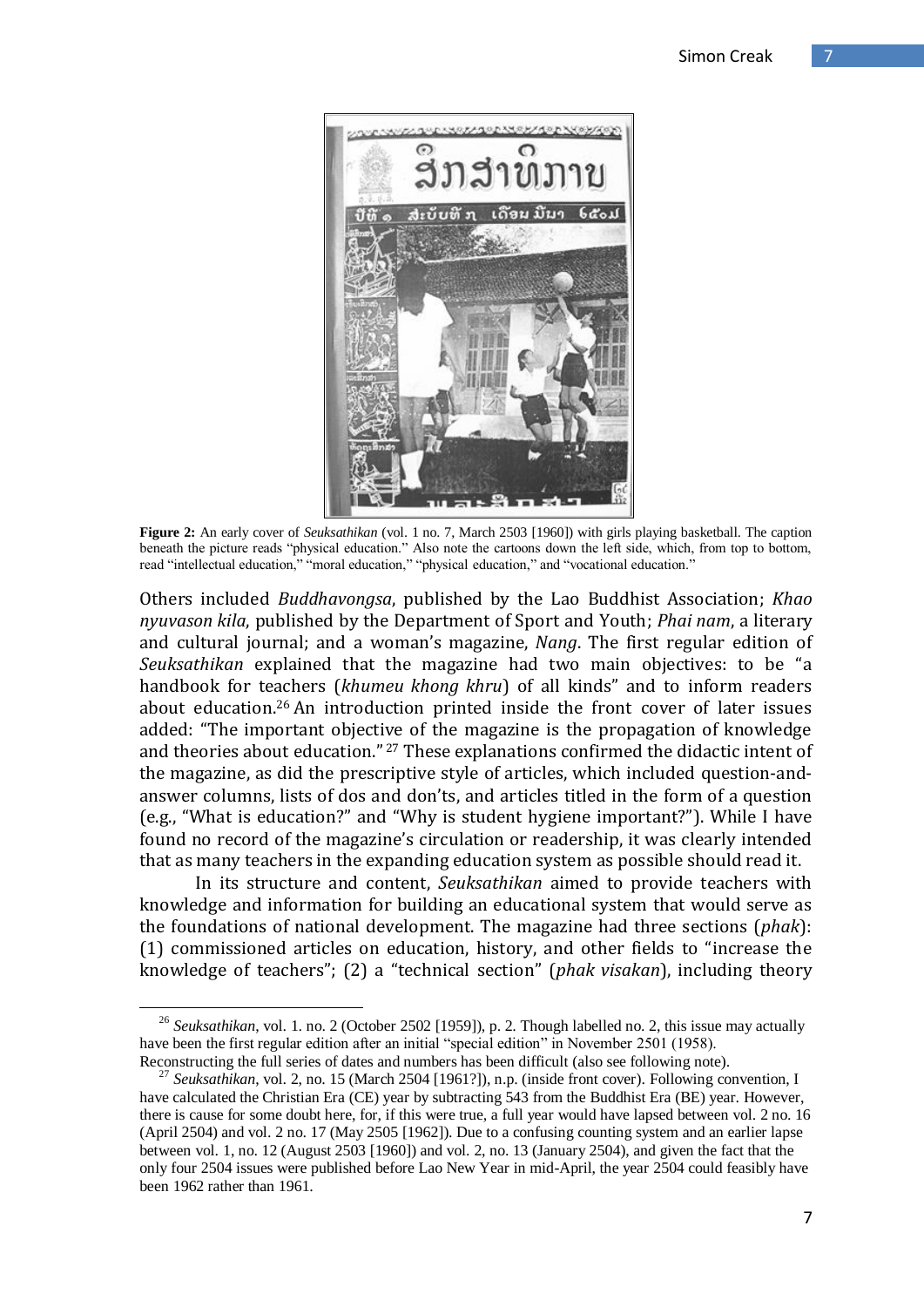and lesson plans to help teachers; and (3) news on a range of education matters.<sup>28</sup> Frequent articles on the importance and nature of education confirmed the intent of the magazine to modernize the country. The article titled "What is education?" argued above all that "education teaches people how to earn a living; it makes the country advance and prosper." 29

The explicit goal of modernization is not surprising. Despite formally achieving independence in 1949, the Royal Lao Government remained heavily dependent on French and American military and economic aid, which largely financed the government. American aid was especially high. Between 1955 and 1975 the United States provided almost US\$900 million in economic assistance, amounting to almost \$50 million a year.<sup>30</sup> In per capita terms, this was higher than US assistance to any other country in Southeast Asia, including South Vietnam.<sup>31</sup> Though the vast majority of spending was for military aid, assistance also funded the day-to-day operations of the Lao state, including the salaries of officials. The US Operations Mission (USOM) was structured to mirror Lao ministries, effectively creating a "parallel administration." <sup>32</sup> The French also retained a role in Laos after 1954, especially in education.<sup>33</sup> Wherever the Americans and French worked in Southeast Asia, they brought modernization theory, the dominant non-communist development paradigm of the early Cold War period, which demanded wholesale transition away from tradition in order to foster development. <sup>34</sup> A major means of achieving modernization, however problematic this would turn out to be, was the establishment of a national education system, including universal primary school education. Capturing the importance of foreign capital to achieving this objective, *Seuksathikan* often printed images of American and French officials handing new schools and equipment over to the Lao government.

Despite the importance of foreign capital, however, it did not result in a dichotomy of local/traditional versus foreign/modernizing education systems. Just as monastic education contained elements of secular studies, the state school system explicitly taught "moral education" (*charinya seuksa*) with a syllabus based on Buddhist teaching.<sup>35</sup> Further, Lao elites were among those most committed to modernization. *Seuksathikan* was a good example of this trend. Although the magazine was funded directly or indirectly by foreign aid (like the education system as a whole), it was evidently a local initiative, or at least had the complete support of the Ministry of Education. The first issue contained letters of congratulation from a raft of Lao dignitaries, notably the king and other national leaders as well as the

<sup>28</sup> *Seuksathikan*, vol. 2, no. 15 (March 2504 [1961?]), inside front cover.

<sup>29</sup> *Seuksathikan*, vol. 1, no. 11 (July 2503 [1960]), p. 68.

<sup>30</sup> Viliam Phraxayavong, *History of Aid to Laos: Motivations and Impacts* (Chiang Mai: Mekong Press, 2009), 85, 104.

<sup>31</sup> Stuart-Fox, *History of Laos*, 191.

<sup>&</sup>lt;sup>32</sup> Viliam, *History of Aid to Laos*, 119-20. Note: In accordance with the 1962 Geneva Agreement on neutrality in Laos, the USOM was renamed the US Agency for International Development (USAID), though its role did not change.

<sup>33</sup> Viliam, *History of Aid to Laos*, 95-99.

<sup>&</sup>lt;sup>34</sup> Mark T. Berger, "Decolonization, Modernisation and Nation-Building: Political Development Theory and the Appeal of Communism in Southeast Asia, 1945-1975," *Journal of Southeast Asian Studies* 34, no. 3 (2003): 421-448.

<sup>35</sup> McDaniel, *Gathering Leaves*, 11. See also, Halpern, *Aspects of Village Life*. Note: see below for the four kinds of education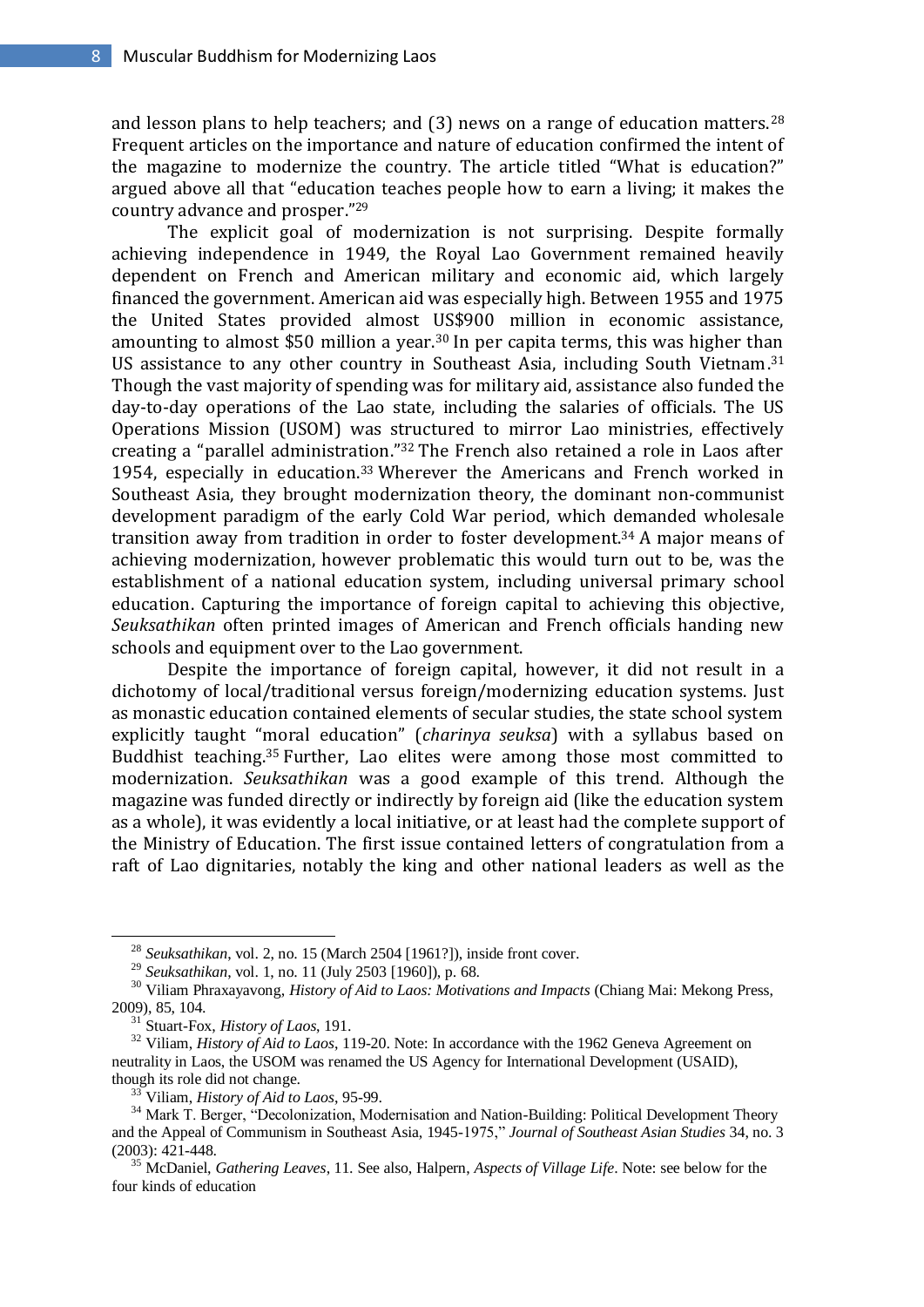current and former education ministers.<sup>36</sup> Furthermore, *Seuksathikan*'s original articles and translations from foreign sources were almost exclusively by Lao teachers and intellectuals. Most importantly here, the manual knowledge about physical culture manifest in *Seuksathikan* demonstrates how apparently "foreign" concepts were enmeshed in local vernaculars of understanding, creating ideas that defied simple categorization as local or foreign, traditional or modern.

#### **Physical education as part of an all-round education**

*Seuksathikan* promoted the philosophy of "four-part education" (*kanseuksa pakop-duai ong si*), consisting of intellectual, moral, physical, and vocational education. The four areas were illustrated in small cartoons on the front cover of each issue (Figure 2), summarized inside the front cover, and discussed frequently in articles. The idea of a well-rounded education accords with the broad focus of monastic schooling, but writers in *Seuksathikan* had specifically European ideas in mind. Modern Western theories of education encompassing the mind, body, and soul can be traced to the seventeenth-century, particularly English philosopher John Locke's *Some Thoughts Concerning Education* (1685).<sup>37</sup> *Seuksathikan*'s authors frequently paid homage to Locke, citing his "three educations" (*sam seuksa*) philosophy – intellectual, moral, and physical – and the theories of other European philosophers. <sup>38</sup> In some cases they argued specifically for a European approach to education rather than a local one. One author, Samlith Bouasisavath, discussed the meaning of education in an article titled "Teachers and Education" (*khru kap kanseuksa*), which appeared in the regular "Principles of Education" (*lak kanseuksa*) column. The Lao word *kanseuksa* (education), he wrote, was derived from the Pali-Sanskrit *sikkha*, and could be taken to mean learning (*kanhian*), training (*kanfeukfon*), or instruction (*kan-oprom*).<sup>39</sup> This definition, however, was less broad than the English or French *education*, which also connoted "to draw out" (he included the English in parenthesis). *Kanseuksa* had adopted this European inflection of the term, argued Samlith, extending it to include the means of incorporating mental (*chitchai*), physical (*kai*), and character (*upanisai*) power into discipline (*labiapvinai*). <sup>40</sup> This was a roundabout way of saying education encompassed the mind, body, and character – an idea which, despite Samlith's emphasis on European roots, also exhibited Buddhist elements.

European ideas of education had come together in Laos during the Second World War under the philosophy of "general education." Implemented in France in the wake of its defeat by Germany, this model of education incorporated moral, physical, and practical training in specific response to criticisms that pre-war education had been overly bookish and failed to produce effective soldiers.<sup>41</sup> Although general education was promoted throughout the empire, officials aimed for it to ameliorate different problems in different places, often based on perceived

<sup>&</sup>lt;sup>36</sup> See *Seuksathikan*, "special issue" (November 2501 [1958]). The Lao Buddhavong Association and its magazine was also a local initiative. See McDaniel, *Gathering Leaves*, 55.

<sup>37</sup> Cathy Burke, "The Body of the Schoolchild in the History of Education," *History of Education* 36, no. 2 (2007): 165-71.

<sup>38</sup> For example, *Seuksathikan*, vol 1, no. 7 (March 2503 [1960]), pp. 20-23.

<sup>39</sup> In fact *seuksa* derives from the Sanskrit *siksa*, which differs from the Pali *sikkha*. I thank Nathan Badenoch for pointing this out.

<sup>40</sup> *Seuksathikan*, vol 1, no. 7 (March 2503 [1960]), pp. 20-21.

<sup>41</sup> W. D. Halls, *The Youth of Vichy France* (Oxford: Clarendon Press, 1981), 186.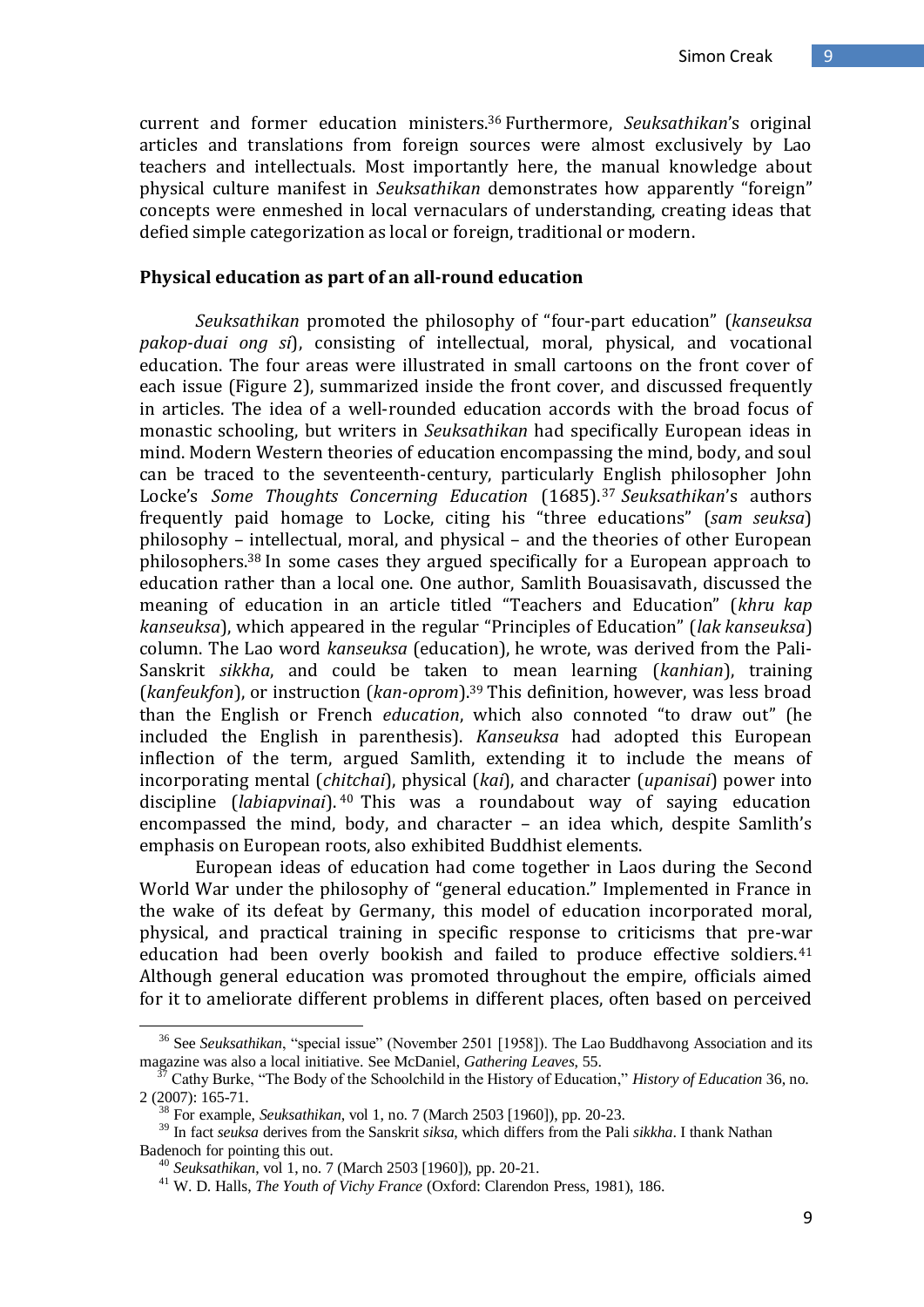racial characteristics. In Laos the French viewed the population as *seu-seu*, lazy and indifferent, a characteristic blamed for historical calamities such as the fragmentation of Lane Xang and the near disappearance of the "Lao race." <sup>42</sup> Physical culture, manual work, and character training were promoted in the Vichy-era education system in Laos to counter these perceptions of decadence, indifference, and laziness. Whatever their other influences, similar ideas were evident in *Seuksathikan*'s promotion of a four-part education.

In *Seuksathikan* and throughout the postcolonial education system, physical culture was incorporated into the curriculum by way of physical education (*phalaseuksa*).<sup>43</sup> In fact, even though physical education was limited to schools, in practice it was more or less synonymous with physical culture (*kainyakam/kainyaborihan*). In any case, physical education was defined in *Seuksathikan* as "learning how to care for the body, to make it healthy and strong." 44 More specifically, it included "exercising the body in various ways starting with a little movement and going from there, for example walking, running, jumping, throwing, household chores, various games, and all types of sport: football, basketball, volleyball, tennis, etc." <sup>45</sup> Physical education received less attention in *Seuksathikan* than intellectual and moral education but, along with sanitation and hygiene, was discussed often enough to confirm that the body was a core concern of the Lao education system. Again, this emphasis mirrored the colonial education system.

In articles and lesson plans, physical education was said to have two main benefits. First was the instrumental one of staying healthy to perform work. In an article discussing the four educations, an author named Nai Phai Sisakada wrote:

If we are to live with health and happiness (*khwamsuk*), and make a good living for ourselves and our families, we must have a strong and complete body (*hangkai khaenghaeng sombun*) to protect us against disease and to enable us to carry out our daily tasks. Our education or

-

Lao and Thai words *phala* (ພະລະ) has transformed phonologically into *phonla* (ພລະ, as in *phonlameaung*,

population) and *phon* (ພລ/ພລົ/ພນົ, as used, for instance, in military ranks), etymologically *phalaseuksa* (or *phonlaseuksa*, as it could also be called) appears to possess military undertones. Thai dictionaries of the late nineteenth and early twentieth centuries do not list the term, however, suggesting it was a neologism coined for physical education. If this is true, it seems significant that this word (with its military connotations) was coined over other possibilities such as *kainyaseuksa* (lit. body education). Indeed, the latter term was used in preference to *phalaseuksa* in Laos in the period immediately after 1975, possibly to distance the Lao from the Thai (as other language reforms aimed to do). See: Simon Creak, "Cold War Rhetoric and the Body: Physical Culture in Colonial and Postcolonial Laos," in *The Cold War and Cultural Expression in Southeast Asia*, ed., T. Day and M. Liem (Ithaca, N.Y.: Cornell Southeast Asia Program Publications, 2010), 125, n. 98. See also, N. J. Enfield, "Laos as a National Language," in *Laos: Culture and Society*, ed., G. Evans (Chiang Mai: Silkworm Books, 1999), 269-276. Reflecting the slackening of revolutionary language reforms since then, however, *phalaseuksa* is preferred in the Lao PDR"s school texts published in the late 1990s. (I am indebted to Nathan Badenoch and Junko Koizumi for helping to clarify these speculations.)

<sup>44</sup> *Seuksathikan*, vol. 1, no. 2 (October 2502 [1959]), inside cover (repeated in all issues).

<sup>42</sup> Ivarsson, *Creating Laos*, 187-89.

<sup>43</sup> *Phalaseuksa* is a compound of *phala* (derived from Pali/Sanskrit *bala*: 1. strength, power or force; 2. army or troops), and *seuksa* (education; see Samlith"s discussion, above, and footnote 37). While in many

<sup>45</sup> *Seuksathikan*, vol. 1, no. 7 (March 2503 [1960]), p. 30.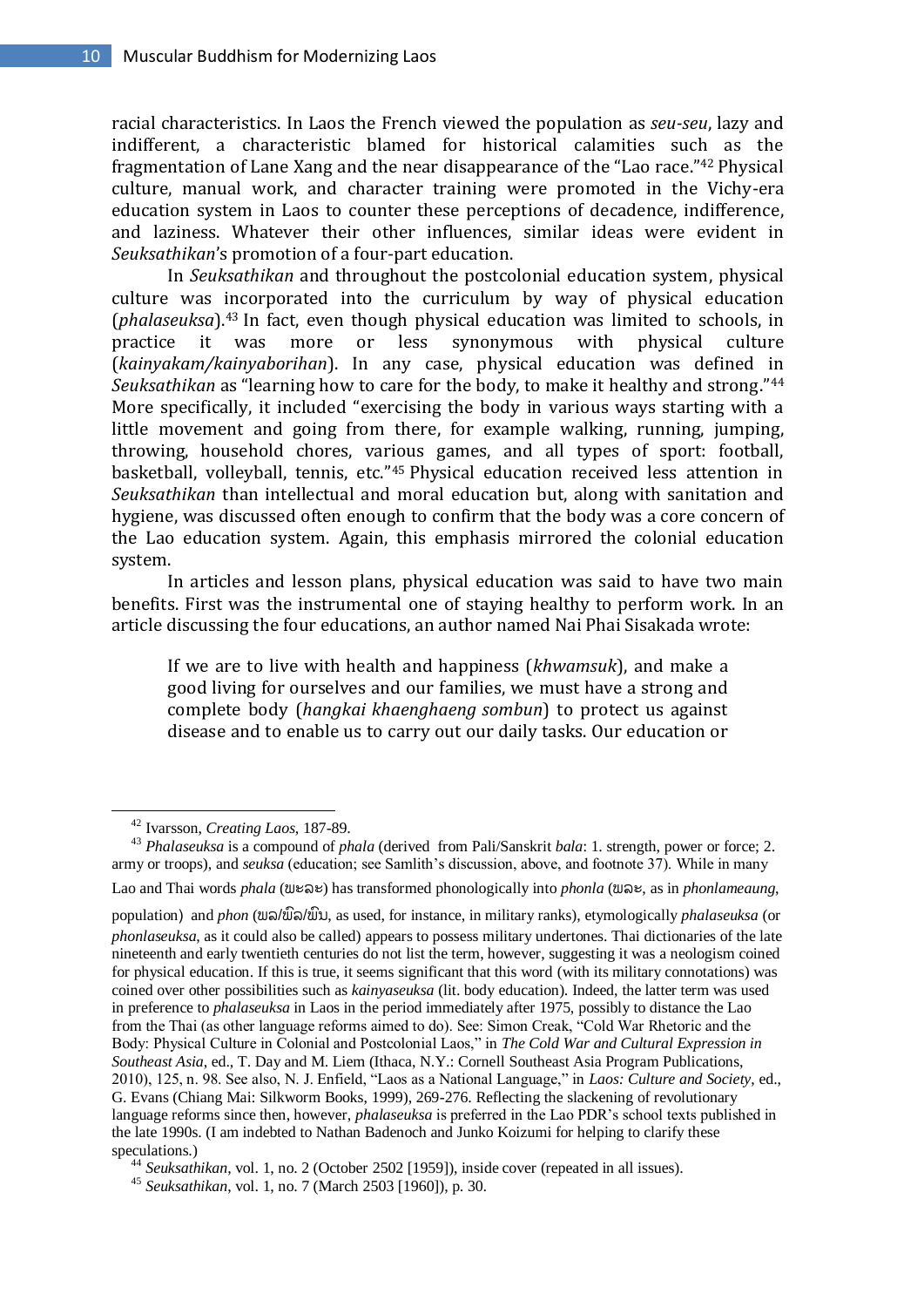career enables us to attain our aspirations and desires. Every kind of work more or less relies on physical energy (*kamlang kai*).<sup>46</sup>

Nai Phai reiterated the theme in the negative: "People who have good knowledge, have good conduct and good handicraft technique, but whose body is not strong and complete will be enfeebled (*on-ae*) or get sick all the time (*chep khai dai puai*)." <sup>47</sup> *Onae* combines a common word for weak or soft (*on*) and baby (*ae*). While *on* alone can mean gentle in a positive sense, the phrase *on-ae* is the opposite of *khaeng haeng* (strong) and negative, even insulting. C*hep khai dai puai* is an idiom combining words for injured (*chep*), fever (*khai*), and to get sick (*dai puai*). Nai Phai added that people with such appalling afflictions would not be able to carry out their work with regularity "since disease makes work of any kind impossible for an extended period of time." <sup>48</sup> Being absent from work would incur the wrath of one's boss, leading ultimately to dismissal and the loss of income that would otherwise bring happiness (*khwamsuk*) or wealth (*khwamlamluai*) in life. This, he concluded, would be the devastating result of not undertaking physical education.<sup>49</sup> In cases like this one, the emphasis was explicitly on salaried work; in others, the kind of work was not specified. Certainly the importance of having a "strong and complete body" would just as readily have applied to a peasant. The practical and utilitarian importance of doing physical education was repeated often in the pages of *Seuksathikan*.

The second benefit of physical education was that a strong and healthy body was good for one's mind or spirit (*chitchai*), an idea that sounds very Buddhist. Indeed, Nai Phai cited an "ancient saying" along the lines of "if you have a strong, complete body, you also have a clear mind." <sup>50</sup> He was not explicit on the point, but having a clear mind appeared to be an end in itself. Pierre Somchin Nginn, the famous Francophile intellectual, addressed similar issues in an article on "the importance of confidence and perseverance for success." In a section titled "taking care of your body is the first step towards confidence," Nginn bemoaned that people took their health for granted, taking it seriously only when they became ill. To discuss health, he used the common idiom *yu di mi haeng*, literally meaning "live well, be strong". He further explained that, since "physical power and mental power [went] together," poor health would cause excessive thinking, that is, worry or anxiousness. By contrast, people who *yu di mi haeng* would "easily be able to fight for victory in their lives." This could be achieved by breathing fresh air, exercising daily (for fifteen minutes if possible), watching one's diet, drinking moderately, not smoking tobacco or opium or eating cannabis, and having eight hours of sleep a night. Nginn added that each Sunday one should plan the week to come "to maintain a balance of work and relaxation and of mental and manual work". 51

Samlith Bouasisavath expounded on similar ideas in an article that described physical culture as "an important tool in teaching conduct and manners according to principles of mental hygiene." The unusual term "mental hygiene" (*sukkhavithanya thang chit*) was included in parenthesis in English, suggesting Samlith probably translated the Lao from it directly. Samlith explained that, since "physical health

<u>.</u>

<sup>46</sup> *Seuksathikan*, vol. 1, no. 7 (March 2503 [1960]), pp. 29-30.

<sup>47</sup> *Seuksathikan*, vol. 1, no. 7 (March 2503 [1960]), p. 30.

<sup>48</sup> *Seuksathikan*, vol. 1, no. 7 (March 2503 [1960]), p. 30.

<sup>49</sup> *Seuksathikan*, vol. 1, no. 7 (March 2503 [1960]), p. 30. Similar ideas were reiterated often in articles discussing the nature of and need for education.

<sup>50</sup> *Chit chai an chaemsai yu nai heuan hang an khaeng haeng sombun. Seuksathikan*, vol. 1, no. 7 (March 2503 [1960]), p. 30.

<sup>51</sup> *Seuksathikan*, vol. 2, no. 16 (April 2504 [1961?]), p. 14.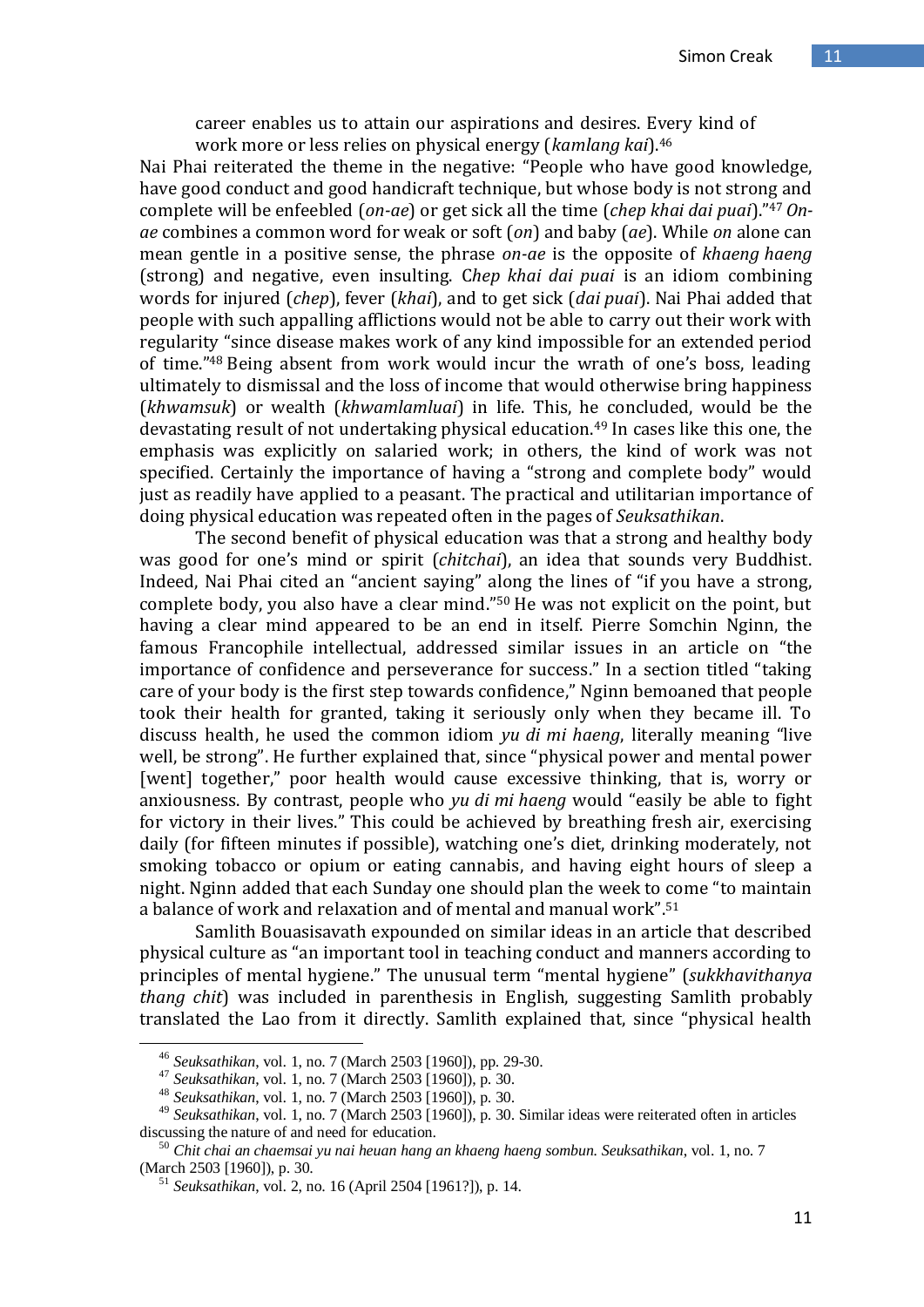depends on mental health, just as a well mind depends on a strong body," working the body (*hangkai*) would also improve the mind and spirit (*chitchai*). As a result, one should be "conscious of taking good care of the body; not leaving it to nature." In a similar manner, Samlith urged that sport taught "gracious conduct and manners" (*kirinya maranyat an chopngam*), such as sacrifice, knowing how to win and lose, solidarity in the group, and love of the team. It provided, therefore, a standard by which to measure children's conduct and character, which was revealed by whether they "cheat their friends and get angry with them" or "play with justice and sportsmanship" (*namchai-nakkila*). 52

*Seuksathikan* also published lesson plans for physical culture. A detailed primary school lesson plan of April 1962 described the clothes to be worn and, most importantly, explained the practical delivery of a lesson: warm-up, the actual training, games, and warm-down. This included a detailed explanation of exercises for the arms, legs, and trunk, as well as skipping, press-ups, and breathing exercises. It also listed and illustrated suitable games and activities, including jumping, tennis, table tennis, football (soccer), basketball, walking, and running (Figure 3). <sup>53</sup> While *Seuksathikan* did not mention gender in relation to physical education, the fact that these illustrations showed both boys and girls exercising suggested that physical education, like the education system as a whole, was coeducational.



**Figure 3:** Illustrations from a physical culture lesson plan. The captions read "practicing physical culture" (left) and "playing sports". *Seuksathikan*, April 2504 (1962).

<sup>52</sup> *Seuksathikan*, vol. 2, no. 17 (May 2505 [1962]), pp. 28-30.

<sup>53</sup> *Seuksathikan*, vol. 2, no. 16 (April 2504 [1961?]), pp. 46-50.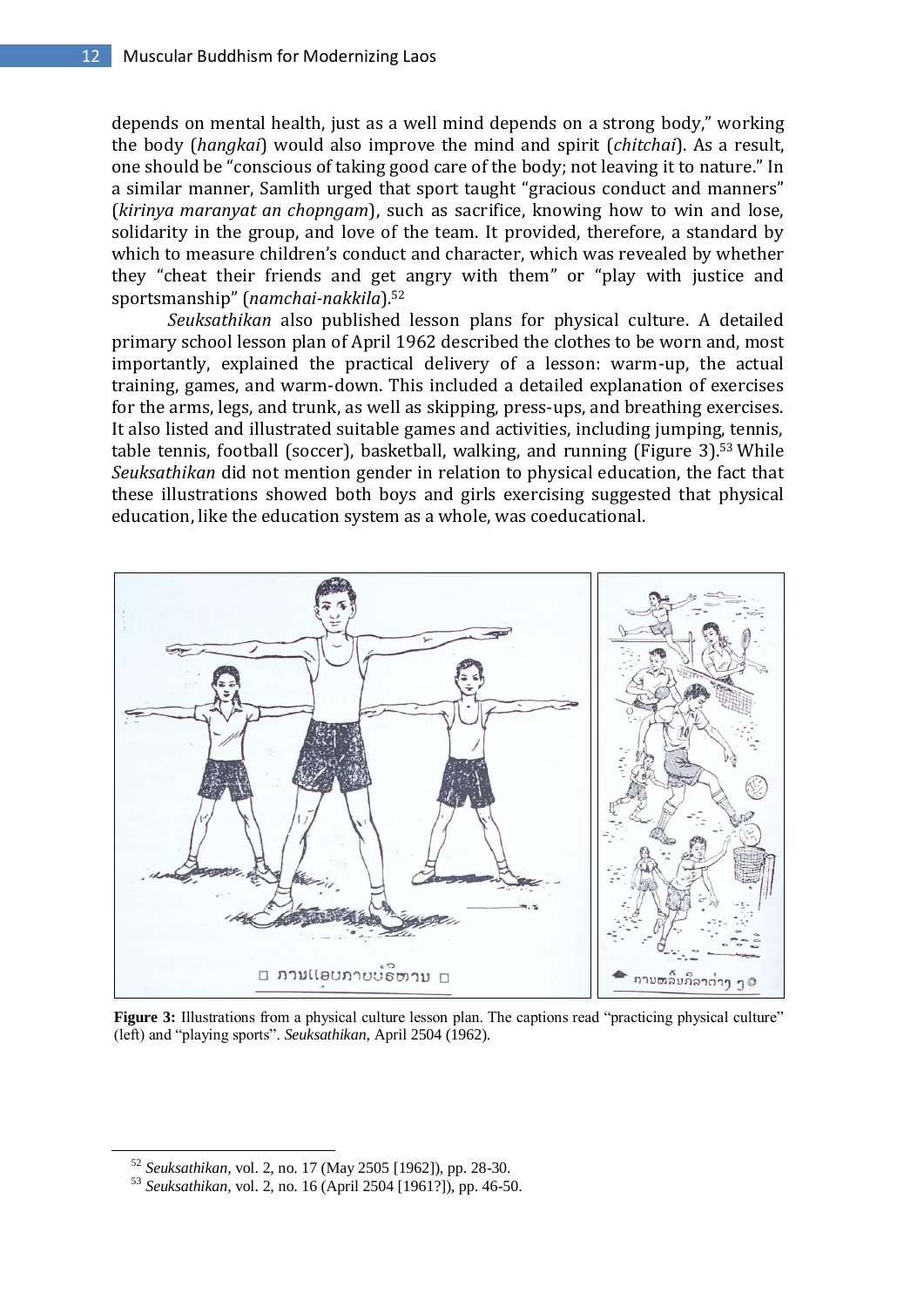#### **European analogies**

-

Much of these discussions sound characteristically Buddhist. But given the magazine's explicit reference to European ideas, it is productive to reflect first on analogies between postcolonial physical culture and the linking of mind, body, and soul in muscular Christianity. The term muscular Christianity was originally coined in the mid-nineteenth century to describe an "ideal of religious character" associated with British public schools, where games and sport were valued for moral purposes. <sup>54</sup> Like the related ideas of athleticism and the games ethic, which emerged later that century, muscular Christianity came to refer more broadly to the belief that a man's (it was always a man's) character – including qualities of leadership, moral virtue, manliness, loyalty, confidence, and sportsmanship – could be forged on the sports field. <sup>55</sup> This was partly due to the inherent qualities of sport and partly because it channeled male energy away from unhealthy or immoral temptations, especially sexual ones. As the term muscular Christianity implied, sport would not only teach moral and character-formation, it would also bring boys and young men to God. The ultimate objective was also instrumental, for this balance of physical and moral training aimed to produce effective soldiers and bureaucrats to man the imperial administration. Neither element of the compound muscular Christianity should be perceived too literally – it often failed to achieve its evangelical goals and was more often concerned with using muscles through physical endeavor than becoming muscular. This philosophy and athleticism also generated widespread criticism for being anti-intellectual. But the idea of linking physicality to leadership and morality had a profound impact on twentieth-century sporting culture, shaping Pierre de Coubertin's establishment of the modern Olympics and the promotion of sport throughout the colonial world.<sup>56</sup>

There were clear parallels between nineteenth-century muscular Christianity and the promotion of physical culture in postcolonial Laos. Samlith might have been ventriloquizing Thomas Arnold of Rugby School fame when he urged that sport would teach "gracious conduct and manners," including sacrifice, teamwork, and sportsmanship. Furthermore, the puritanical idea of mental hygiene – spiritual cleanliness, so to speak – resonated with more austere forms of muscular Christianity. It seems likely that here Samlith was at least partly referring to the exercise of control over sexual thoughts, a source of anxiety among muscular Christians and conservative Lao Buddhists alike. Most significantly, perhaps, athleticism and the postcolonial physical culture in Laos shared underlying concerns with self-making and state building. Whereas athleticism had sought to develop subjects to man the colonial service, Lao physical culture aimed to produce productive workers and to help the nation progress. In the process both created a modern sense of the citizen-self with particular physical and mental characteristics.

While post-War Laos was far removed from nineteenth-century Britain, these ideas were transplanted there by way of France. Fascinated by British sporting

<sup>&</sup>lt;sup>54</sup> This ideal was initially exhibited in literature before spreading through the schools themselves. Ikuo Abe, "Muscular Christianity in Japan: The Growth of a Hybrid," *International Journal of the History of Sport* 23, no. 5 (2006): 714-15.

<sup>55</sup> J. A. Mangan, *Athleticism in the Victorian and Edwardian Public School: The Emergence and Consolidation of an Educational Ideology,* revised ed., (London: Routledge, 2000), 7.

<sup>56</sup> John MacAloon, "Introduction to Special Issue: Muscular Christianity after 150 years," *International Journal of the History of Sport* 23, no. 5 (2006): 687-700.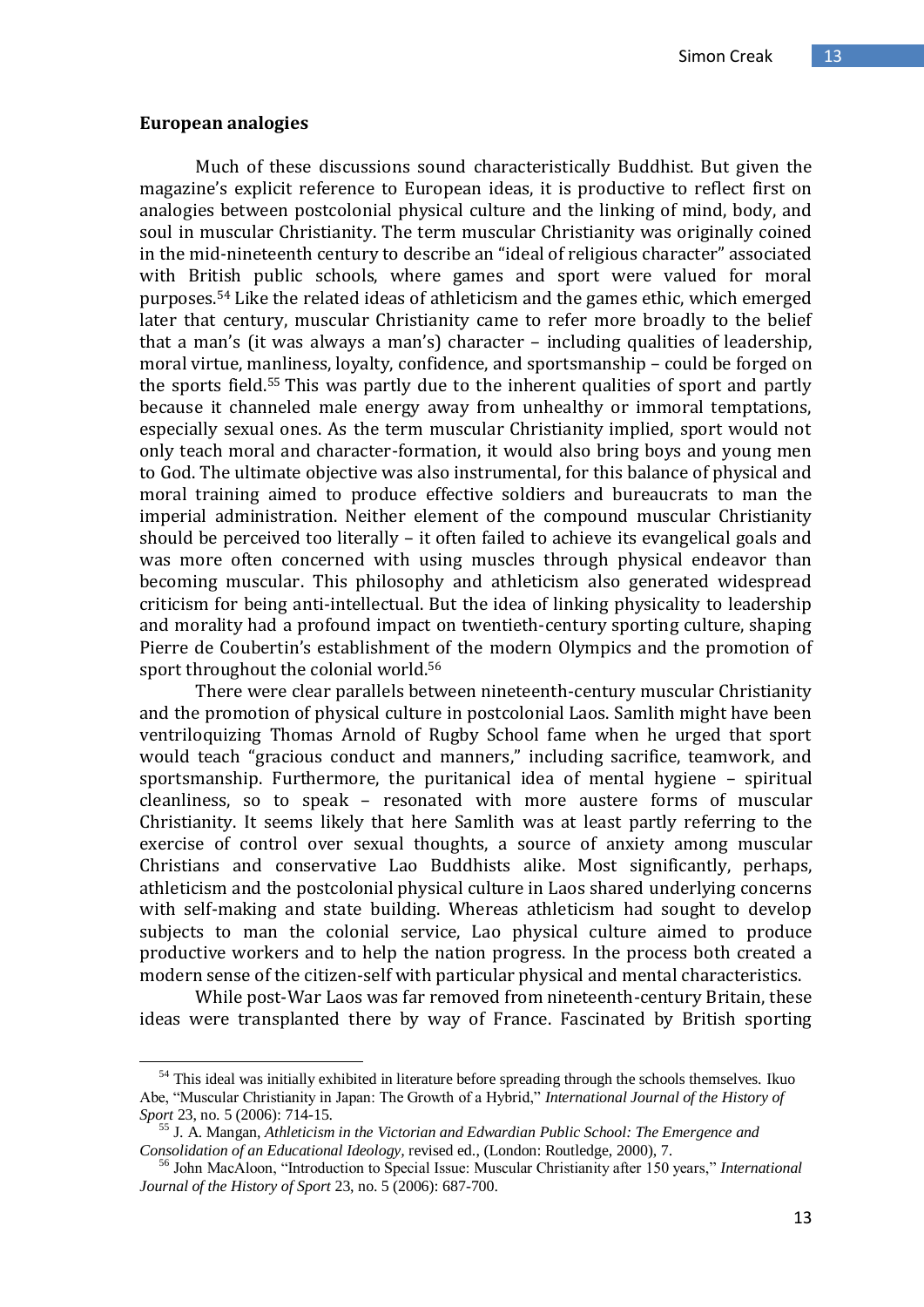values, Pierre de Coubertin introduced similar ideas of organized sport to France before going on to found the Olympics.<sup>57</sup> The austere regime of Vichy France (1940- 44) further embraced the principles of athleticism as a key aspect of general education and the National Revolution.<sup>58</sup> Jean Borotra, a former tennis champion and the General Commissioner of Sport and Youth in Vichy, was particularly fond of England, and, in his time, there had developed a strong belief in the formative aspects of sport. <sup>59</sup> With other elements of the Vichy National Revolution, sport and physical culture were promoted throughout the French Empire, including colonial Indochina. <sup>60</sup> Although Laos perhaps lagged behind other parts of federation, these fields came to be heavily promoted by the colonial administration as a means of building a more robust national body, in both the literal and metaphorical sense. Urban Lao enthusiastically supported the Lao incarnation of the National Revolution, the Lao Nhay movement, including its physical culture aspects. <sup>61</sup> These included PS Nginn, who in 1942 published an unmistakably Pétainist treatise on the movement, including a ringing endorsement of physical culture for improving sanitation (*sukhaphiban*) and, through it, building the Lao nation. <sup>62</sup> As we have seen, such ideas survived the Vichy regime in Indochina in institutions such as the École Nationale des Cadres de Jeunesse et d'Éducation Physique (ENCJEP) in Vientiane.

The obvious difference between European athleticism and physical culture in Laos was the role of Christianity. The theory and practice of the Vichy National Revolution was consciously adapted to the local cultures of Indochina to counter anxieties particular to the region: the pan-Asian appeal of Japan and the pan-Tai irredentism of Thailand. Critical to the Lao Nhay movement was the bolstering of Buddhism and Buddhist institutions in Laos, which built upon efforts initiated in the 1930s. <sup>63</sup> By virtue of this unlikely mix of influences, physical training practices and ideology originally promoted in Britain and France as a means of drawing boys and young men to God were promoted in Laos as part of a cultural renovation that also sought to strengthen local Buddhism.

## **Muscular Buddhism**

-

Given its mixed heritage, it is useful for analytical purposes to think of postcolonial physical culture in terms of muscular Buddhism. By contrast to muscular Hinduism in India, this term has been used only rarely in relation to physical culture in Buddhist societies.<sup>64</sup> Referring to *kungfu* and the monks of

<sup>57</sup> Eugen Weber, "Pierre de Coubertin and the Introduction of Organised Sport in France," *Journal of Contemporary History* 5, no. 2 (1970): 3-26.

<sup>58</sup> R. O. Paxton, *Vichy France: Old Guard and New Order, 1940-1944* (New York: Columbia University Press, 2001), 146.

 $59$  Creak, "Body Work," 60.

<sup>60</sup> Eric Jennings, *Vichy in the Tropics: Pétain's National Revolution in Madagascar, Guadeloupe, and Indochina, 1940-1944* (Stanford, CA: Stanford University Press, 2001), 188-98.

<sup>61</sup> Creak, "Body Work," 85-89.

<sup>&</sup>lt;sup>62</sup> Pierre Somchin Nginn, "Kham tak teuan bang kho khong pheuan lao puu neung" ["Some reminders from a Lao friend"], in *Phraphutthahup saksit: nangseu anlin taeng pen phasa lao / La Statuette merveilleuse: nouvelle laotienne*, ed., P. S. Nginn (Vientiane: Éditions du Comité Literaire, 1966 [1944]), 33-41.

<sup>63</sup> Ivarsson, *Creating Laos*, 120-27. See also, A. Raffin, *Youth Mobilization in Vichy Indochina and its Legacies, 1940 to 1970* (Lanham, MD: Lexington Books, 2005), 140-41.

<sup>&</sup>lt;sup>4</sup> For muscular Hinduism see, Joseph Alter, "Indian Clubs and Colonialism: Hindu Masculinity and Muscular Christianity," *Comparative Studies and History* 46, no. 3 (2004): 497-534. Also, Joseph Alter,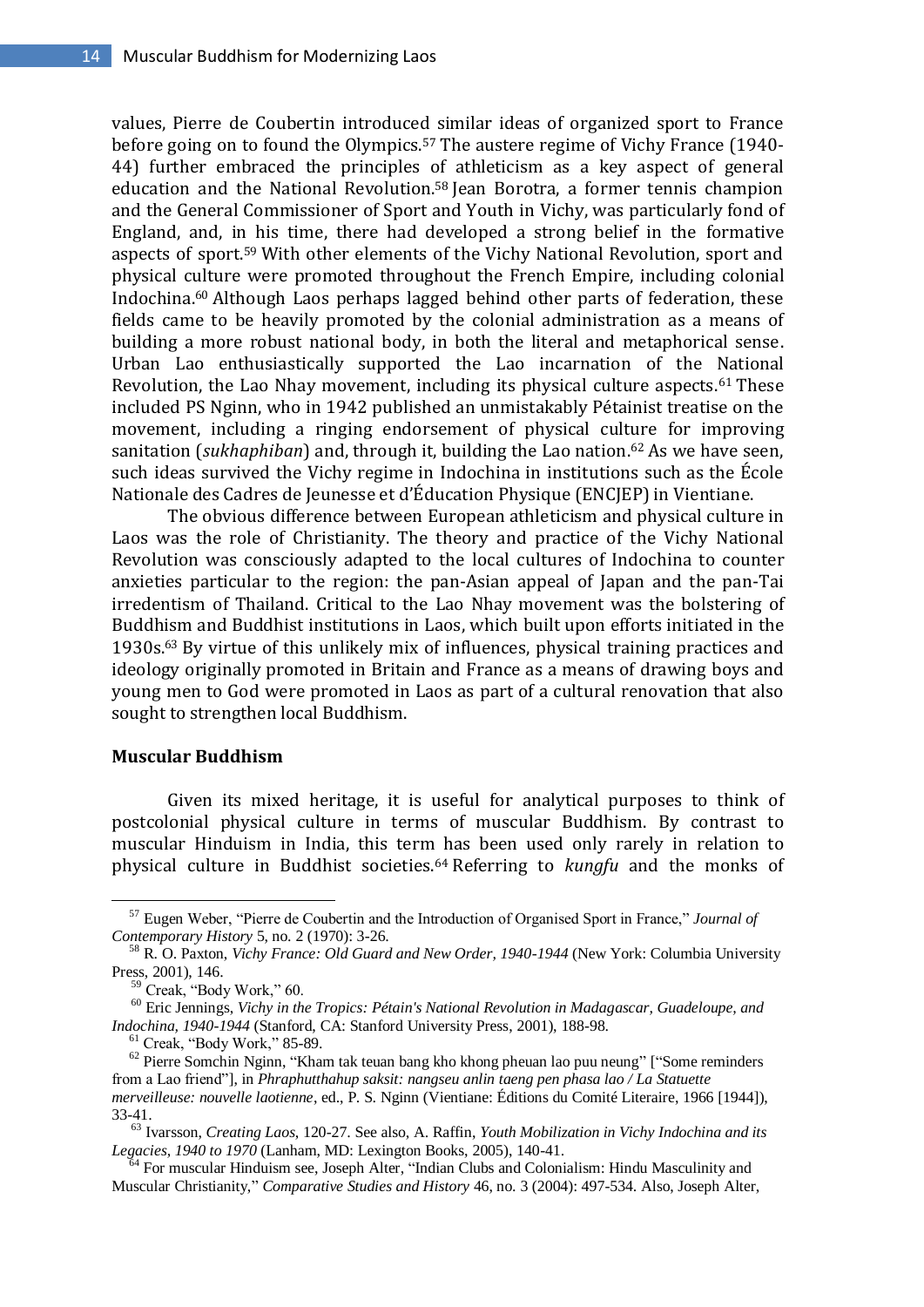Shaolin, anthropologist Susan Brownell has wryly observed that Chinese muscular Buddhism preceded British muscular Christianity by at least 1200 years. 65 Historians Christopher Bayly and Timothy Harper also use the term in suggesting that "foreign affairs schools" in 1930s Japan, which trained recruits in Southeast Asian languages and Japan's "manifest destiny as the dominant state in Asia," propagated an ideal of "muscular Buddhism mixed with Emperor worship," including *sumo* and martial arts. <sup>66</sup> While neither of these studies theorizes muscular Buddhism in general terms, they do imply that, contrary to commonly held ideas of renouncing the body, Buddhism is in practice ambivalent towards the body. This ambivalence is explored in detail by John Powers, a scholar of Tibetan Buddhism. Powers argues that, as well as admonishing attachment to the body and describing the foulness of its contents, Buddhist literature demonstrates a pervasive concern with physical cleanliness. Likewise, although the body is described as vile and repulsive, it is considered the best vehicle to reach enlightenment.<sup>67</sup>

There is no evidence of any equivalent in Laos to the Shaolin temple, where monks mixed martial arts with meditation.<sup>68</sup> Nor in Laos were indigenous physical practices recast and tied to religion in overtly nationalist ways, as was yoga in finde-siècle India.<sup>69</sup> No less profoundly, however, the handbook knowledge discussed above was replete with Buddhist concepts and terminology, suggesting that postcolonial physical culture was "enmeshed in Buddhist practices" and especially language. Reynolds uses this phrase to explain how in southern Thailand the dark arts of *saiyasat* – Tantrism or black magic – have long been incorporated into Buddhist practice, so that it is unhelpful to draw a sharp line between Buddhist and Brahmanic rituals.<sup>70</sup> In a similar manner the Lao-Buddhist vernacular in discussions of physical culture demonstrates that physical culture was enmeshed in Buddhist practice and terminology to such a degree that it is neither possible nor necessary to distinguish clearly between Buddhist and colonial knowledge. Such enmeshing of disparate traditions had occurred previously at Vichy-era cadre schools in Laos and the post-war ENCJEP, where meditation was part of the trainee's daily routine. As if to symbolize the link between muscles and meditation, the latter school had been established inside the cloister of the That Luang stupa. Muscular Buddhism in Laos hardly advocated the building of large muscles through bodybuilding, and, indeed, as with muscular Hinduism and Christianity, "muscular" should not be perceived in this way. What mattered was the linking of physical culture – activities involving the muscles – to mind, body, and spirit.

<sup>&</sup>quot;Yoga at the *Fin de Siécle*: Muscular Christianity with a "Hindu" Twist," *International Journal of the History of Sport* 23, no. 5 (2006):759-776.

<sup>65</sup> Susan Brownell, "Sports in Britain and China, 1850-1920: An Explanatory Overview," *The International Journal of the History of Sport* 8, no. 2 (1991): 284.

<sup>66</sup> Christopher Alan Bayly and Timothy Norman Harper, *Forgotten Armies: The Fall of British Asia, 1941-1945* (London: Allen Lane, 2004), 4.

<sup>67</sup> John Powers, *A Bull of a Man: Images of Masculinity, Sex, and the Body in Indian Buddhism* (Cambridge, Massachusetts, and London: Harvard University Press, 2009), 112-13.

 $68$  It is interesting to note, however, that Wat Khao Or, a temple in Phatthalung (southern Thailand) known for *saiyasat* (Tantric or "magic") treatments that could protect the body, was known locally as the "Shaolin of Phattalung." See, Craig J. Reynolds, "Rural Male Leadership, Religion and the Environment in Thailand's Mid-South, 1920s-1960s," *Journal of Southeast Asian Studies* 41, no. 1 (2011), 46. Although this does not mean that such Theravada Buddhist temples provided training in martial arts, it does show that a wide range of physical practices have been adopted as part of, or parallel to, the monastic code.

<sup>69</sup> Alter, "Yoga at the *Fin de Siécle*," 759-760.

<sup>70</sup> Reynolds, "Rural Male Leadership," 45-46.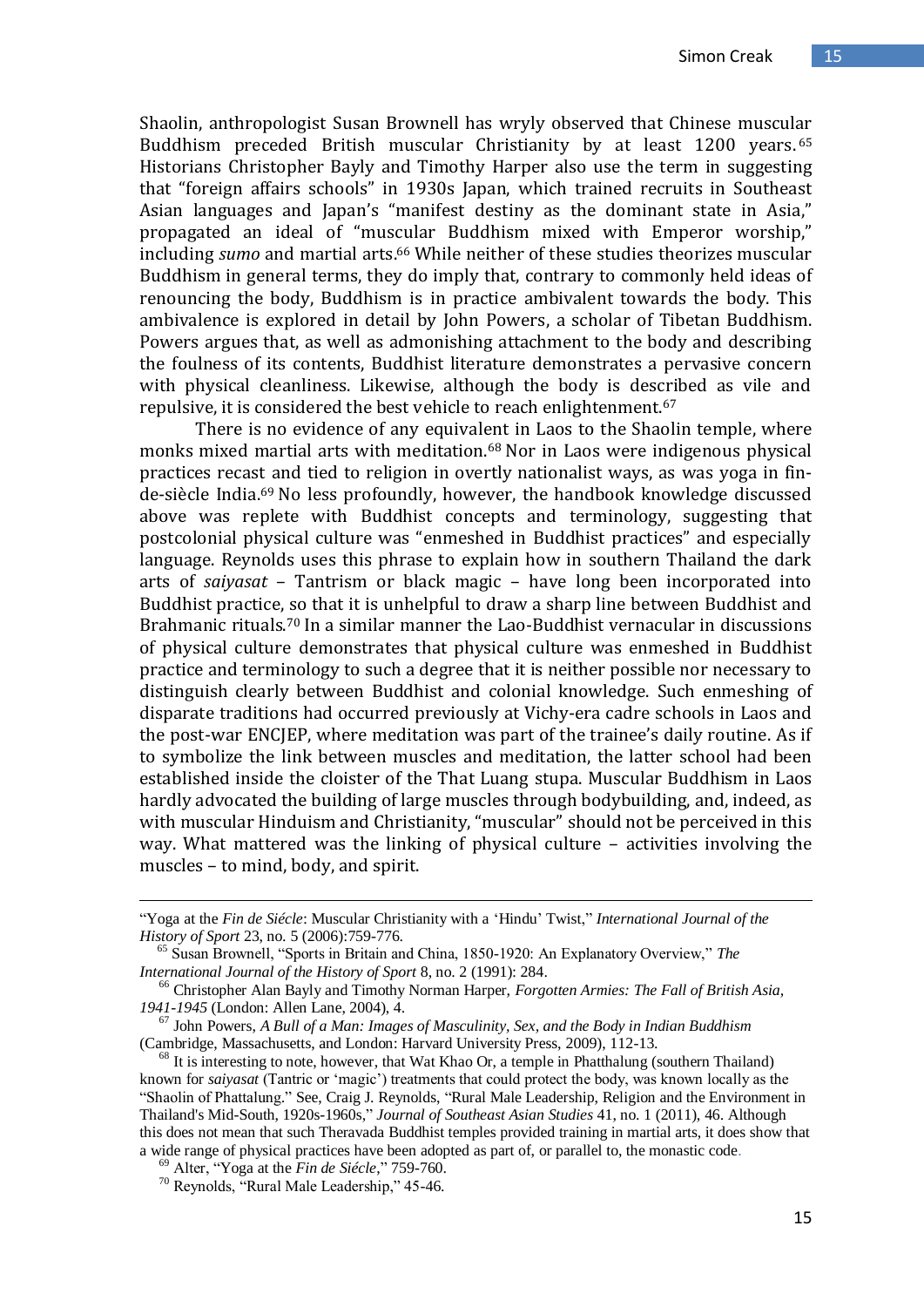A key benefit of physical culture, repeated in all discussions of the topic, was that it would result in a "strong and complete body" (*hangkai khaenghaeng sombun*). While this term sounds strange in English, the idea of physical completeness draws on the Lao term *sombun*, which means abundant, perfect, or whole in the Buddhist sense of being full of merit (*bun*). <sup>71</sup> For this reason *sombun* is used in a wide variety of situations to praise things, people, or actions; in both Laos and Thailand the word's auspiciousness makes it a common name for shops, schools, and even boys. In discussions in *Seuksathikan*, the ubiquitous use of *sombun* suggested that physical culture was a means of developing a body that was not just physically strong but robust – another inflection of the term – physically whole, and quite literally meritorious. It was not stated whether having a *sombun* body was an end in itself or if such a body was desired as an auspicious vehicle for achieving enlightenment. However, given that the body is required to reach enlightenment, the body's merit would presumably aid this process. And yet, as scholars of Buddhism have long emphasized, merit-making rather than enlightenment lies at the heart of religious practice in mainland Southeast Asia.<sup>72</sup> In this way, the body acts as a "field of merit." Like giving to the *sangha* – the most important field of merit – care for the body could result in the accrual or storage of merit for ones current or subsequent lives.<sup>73</sup>

Recognizing the body to be a field of merit may help to understand what writers in *Seuksathikan* meant by the link between the physical (*kai*) and spiritual (*chitchai)*. By developing a body that was not only strong but meritorious, physical training would benefit one's spiritual life. Buddhist philosophy was also evident in Samlith's statement that physical strength demonstrated and stemmed from being "conscious of taking good care of the body; not leaving it to nature." This notion of physical awareness accords with the principle of "mindfulness of the body." One of Buddhism's four "foundations of mindfulness," mindfulness of the body can be defined as: "observing and calmly categorizing physical states, developing awareness of bodily changes, and abandoning the inattentive attitude of most people, who move through life largely unaware of what is happening with their bodies." 74

The idea that postcolonial physical culture constituted a form of muscular Buddhism, stemming from mindfulness of the body, requires some rethinking of the body and its place in Buddhist practice. Scholars usually discuss this sort of physical awareness in the context of ascetic practice. The monastic code (*vinaya*) is full of rules that govern diet, exercise, and deportment, which may be "understood as techniques for disengaging from the world and controlling the mind and its physical

<sup>71</sup> C. Gray, "Hegemonic Images: Languages and Silence in the Royal Thai Polity," *Man, New Series* 26, no. 1 (1991): 47.

<sup>72</sup> Jane Bunnag, *Buddhist Monk, Buddhist Layman: A Study of Urban Organization in Central Thailand* (Cambridge: Cambridge University Press, 1973), 20. See also, Stanley Tambiah, *Buddhism and the Spirit Cults in North-East Thailand* (Cambridge: Cambridge University Press, 1970), 53.

 $73$  The notion of the Sangha as a "field of merit" comes from Buddhist scriptures and has been explained by scholars including Spiro and Ishii. See: Melford E. Spiro, *Buddhism and Society: A Great Tradition and its Burmese Vicissitudes* (New York: Harper and Row, 1970), 410. See also: Yoneo Ishii, *Sangha, State, and Society: Thai Buddhism in History* (Honolulu: University of Hawaii Press, 1986), 13. More recently Holly High has provided a useful example of how its literal meaning can be reinterpreted in creative and non-literal ways. See: Holly High, "Ethnographic Exposures: Motivations for Donations in the South of Laos (and beyond)," *American Ethnologist* 37, no. 2 (2010): 313.

<sup>74</sup> Powers, *Bull of a Man*, 121.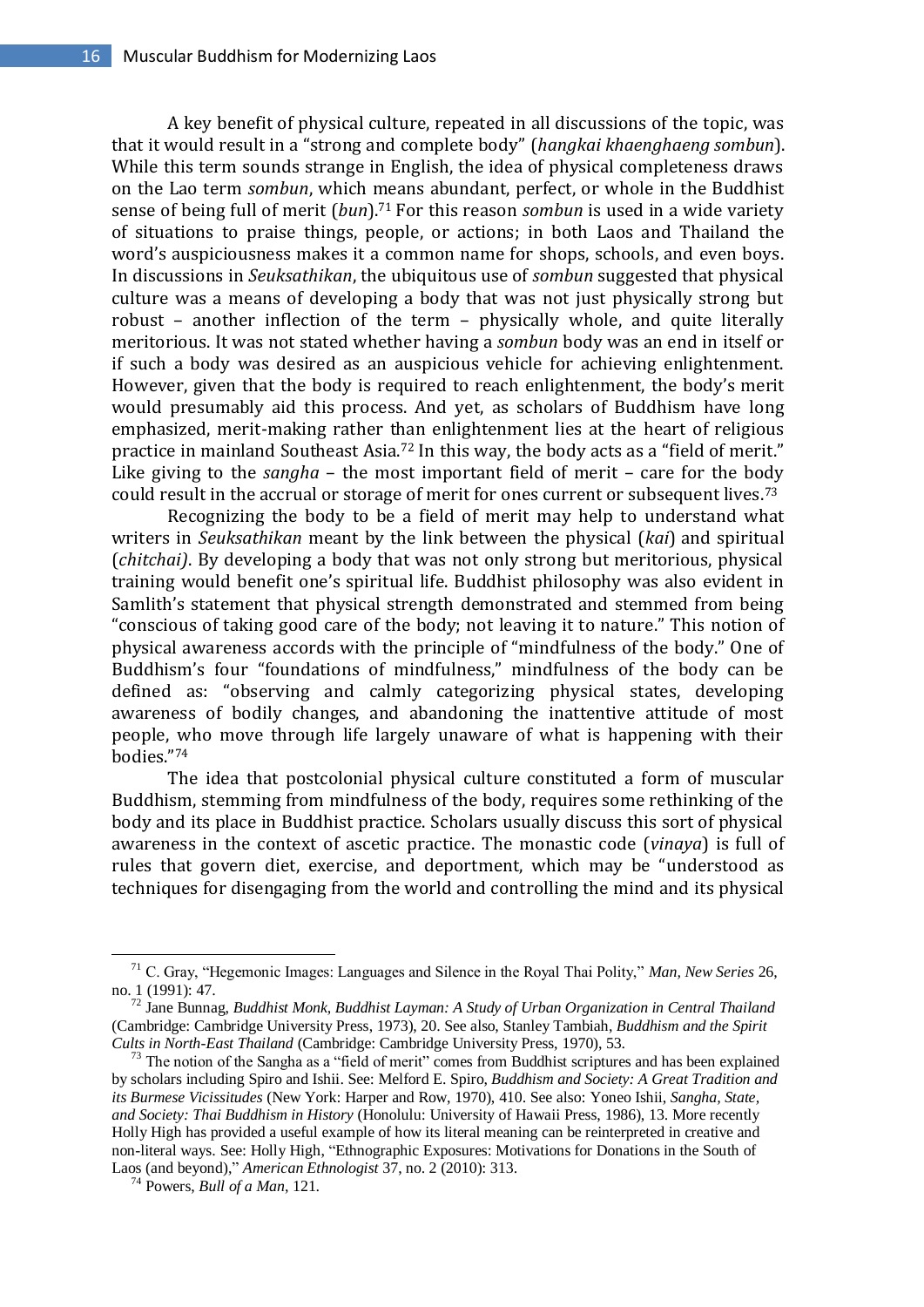outlets in the body." This constitutes the "ascetic body" of Buddhism.<sup>75</sup> As opposed to ascetic practice, the idea of changing and improving the body through physical culture does not come naturally to Buddhism. As Powers writes, "there is little point in devoting oneself to physical culture, lifting heavy weights, running, jumping, and so forth because those with superior physical endowments will always surpass their less favored fellow citizens as a result of their karmic legacy." <sup>76</sup> By endorsing a muscular body in Buddhist terms of merit, the ideas in *Seuksathikan* extended the meaning of what is usually understood by mindfulness of the body. The basis of this extension might be located in the relative importance of merit in Theravada Laos as opposed to karma in the Mahayana societies Powers tends to focus on.

In any case, the extended meaning of mindfulness of the body identified in muscular Buddhism produces different ideas of power and potentiality from those to which we are accustomed. Whereas the ascetic body enhances potential internally by means of denial and self-control, the muscular body is developed through physical exertion. Indeed, the Lao verbal phrase meaning "to exercise," *ok kamlang kai*, literally means "to exert physical energy." Paraphrasing from *Seuksathikan*, such exertion would protect one from disease and facilitate work for one's own prosperity as well as that of the nation. Perhaps this was the greatest impact of muscular Christianity on Lao physical culture – to link mindfulness of the body, usually a concern of the individual, to the state.

Despite their differences, ascetic and muscular Buddhism also coalesced around shared notions of discipline. Vinaya, the name of the monastic code and one of the three baskets of the Buddhist cannon, literally means discipline. The Lao cognate of *vinaya*, *vinai*, is compounded with *labiap* (order, regulation, or rule) in *labiap-vinai*, the term used by writers in *Seuksathikan* to discuss discipline in the context of education. Developing *labiap-vinai* was a fundamental objective of physical culture just as it was considered essential for sporting success. As in diverse contexts ranging back to the British public school, exercise and sport were considered effective means of teaching individual and group discipline. But while the French *discipline* was heavily promoted in French sporting movements and in Vichy Indochina in the 1940s, the Lao translation *labiap-vinai* must have retained its Buddhist referent. By drawing this linguistic association, discussions of modern physical culture would, consciously or subconsciously, have reminded readers of monastic discipline. Despite physical education officially being coeducational, moreover, the two kinds of discipline were produced in cultural contexts that were overwhelmingly masculine, suggesting another reason why the two disparate influences came together easily.

These findings resonate with recent scholarship on embodied understandings of Buddhism. While the Buddha was above all else the paragon of good morality, a consequence of his spiritual perfection was physical perfection. In the Pali canon he (and only he) possesses all of the "physical characteristics of a great man." According to one explanation, "when beings catch a glimpse of the body of a great man, endowed with the major and minor physical characteristics, they are inspired to devotion, and this is the function of his perfect body." <sup>77</sup> Like all physical matter, these qualities are "contingent and transitory" and "people who focus on his

<sup>75</sup> Craig J. Reynolds, "Power," *Critical Terms for the Study of Buddhism*, ed., D. S. Lopez (Chicago and London: The University of Chicago Press, 2005), 224.

<sup>76</sup> Powers, *Bull of a Man*, 133.

<sup>77</sup> Powers, *A Bull of a Man*, 178.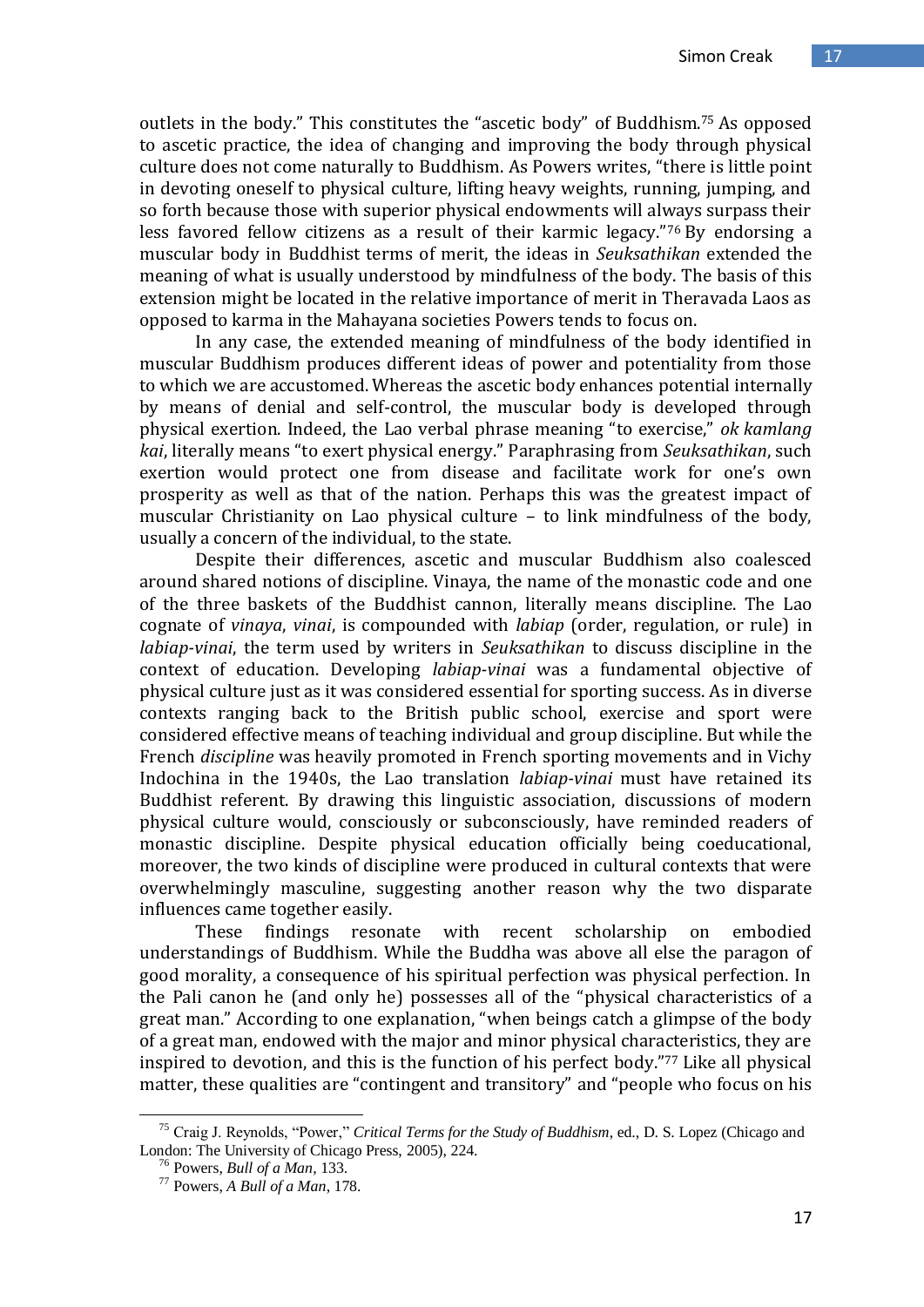body are directed to shift attention to his spiritual attainments .... His perfect body and unique physiognomy are merely secondary phenomena." <sup>78</sup> Nevertheless, the perfect body of the Buddha is reflected in Southeast Asian Buddha images, which show the Buddha with an upright bearing, exaggerated chest size, and a V-shaped torso. These and other features "reflect societal notions of the ideal physique of a warrior, who is slender and lithe, strong but not muscle-bound."79 In short, though Buddhist statuary certainly lacks the bulging muscles of Greek and Roman images or Michelangelo's *David*, Buddha images in temples throughout Laos present the image of a man who is physically as well as morally disciplined. It is this Buddhist notion of linking physical or muscular discipline to moral and spiritual attainment that I am highlighting in the worldly physical culture of the postcolonial education system.

#### **Muscular Buddhism, the military, and modernization**

The parallels between ascetic and muscular disciplining regimes offer insights into the militarization of political culture in postcolonial Laos and elsewhere in the region. Far from being anathema to one another, both monastic and military regimens demand discipline and training. This is not to suggest that military culture grew out of monastic practice; rather, the two share common features that have reinforced each other. In Thailand, the former soldier and governor of Bangkok, Chamlong Srimuang, built his political career by drawing on power simultaneously from military, civil, and religious sources. The strict ascetic practice for which Chamlong was famous drew on both his military training and monastic discipline.<sup>80</sup> In Laos, the public life of Captain Kong Le, engineer of the neutralist coup of August 1960, combined a similar mixture of spiritual and military culture, despite the soldier's short stature. Kong Le inspired fierce loyalty from his men on the basis that he was a *phu mi bun* (lit: man of merit) with special powers and a soldier of peerless bravery. Military authority and the political authority that accompanied it emerged not only from guns and money but, sometimes at least, from a disciplinary mode of conduct that claimed to be modernizing at the same time as it drew on traditional monastic values. It is no coincidence that men like Chamlong and Kong Le are to be found in many places throughout the Buddhist world.<sup>81</sup>

The conceptual crossover between military and monastic regimens continued after 1975. Of course, the revolutionary regime of Kaysone Phomvihane emphasized the differences between itself and its royalist and colonial predecessors, including those in the field of sport and physical culture. In familiar terms, the annual reports of Phoumi Vongvichit, the Minister of Education, Sport, and Religious Affairs, chastised the RLG for failing to recognize sport's "mass characteristics," or that "sport was the right of all people and a means of building the new person physically and mentally/spiritually."<sup>82</sup> Beneath the socialist rhetoric, however, familiar themes of building the nation, as well as the mind, body, and spirit of the individual, continued to resonate in ideas put forth by the new regime. *Kila kainyakam* (Sport and Physical Culture, 1976), a handbook for primary school teachers, detailed a catalogue of other familiar benefits, including solidarity (*samakkhi*), grace (*malanyat* 

<sup>78</sup> Powers, *A Bull of a Man*, 180.

<sup>79</sup> Powers, *A Bull of a Man*, 60.

<sup>80</sup> Reynolds, "Power," 223-24.

 $81$  Reynolds, "Power," 226.

<sup>82</sup> Creak, "Cold War Rhetoric and the Body," 113.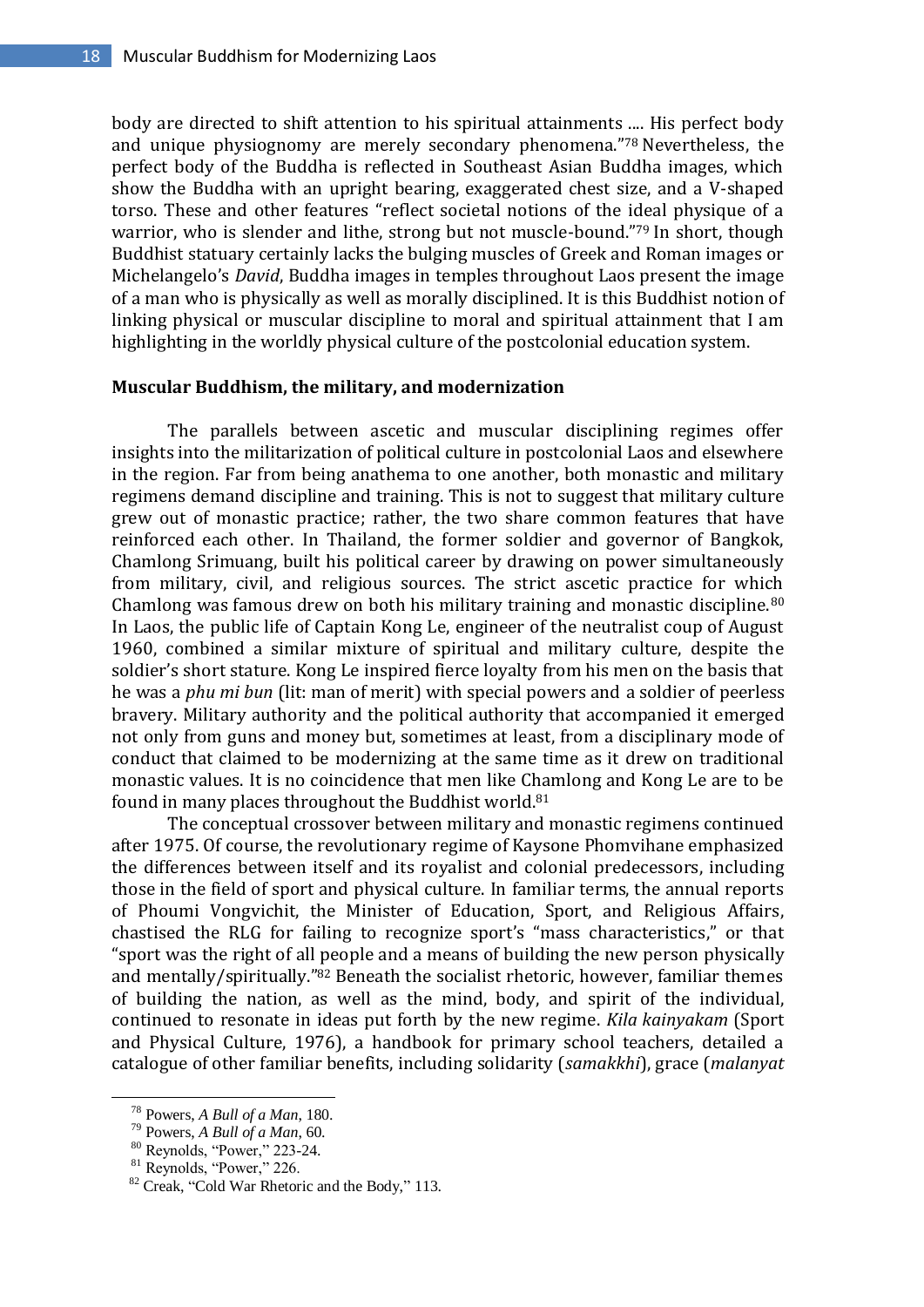*an di-ngam*), and discipline (*labiap-vinai*), thereby reinforcing the continuity that stemmed from the royalist physical culture and the colonial physical culture that informed it.<sup>83</sup>

The new regime's efforts to justify socialism in Buddhist terms were typically regarded with suspicion, due in large part to the fact that the initial changes under the party-state had had such a destructive impact on religious life. But Kaysone exercised visible material restraint in his life and is still celebrated for it.<sup>84</sup> Whatever the party's policies on Buddhism, there was a common thread connecting this type of discipline with that of monastic practice, which gave it a familiarity in the Lao cultural milieu that was sorely absent from exhortations to carry out socialist construction. Contrary to propaganda chastising the "wicked poison" of Western culture, these dictates of proper conduct were also shaped by the colonial programs of the 1940s and the postcolonial physical culture of the 1960s, which wedded ideas regarding the importance of discipline to the state. Though this lineage could never have been made explicit, the modern and modernizing aspects of physical culture introduced by the French served the socialist regime as much as they had their royalist predecessors.

The physical culture of postcolonial Laos constituted a kind of muscular Buddhism that drew on the character- and state-building logic of European athleticism, but was also enmeshed in the ideas and practices of Buddhism. Far from being supplanted by modern notions of physical culture, Buddhist ideas offered a means for translating these practices into the Lao vernacular and experience, making them comprehensible as auspicious acts in the local cultural milieu. This process of translation inevitably changed meaning, for, unlike the English or French "discipline," *labiap vinai* is inextricably tied to notions of monastic discipline. Likewise, the idea of building and changing bodies was rendered into the Lao language as a meritorious act, which was necessarily absent from European notions of physical culture. The handbook knowledge in *Seuksathikan* was a key tool in this process of translation and hybrid knowledge formation as well as a record of this process. The magazine also offers unique insights into parallels between monastic and military cultures and the militarization of political culture in Laos, both before and after 1975.

<sup>83</sup> Ministry of Education Sport and Religious Affairs (MESRA), *Kila kainyakam: san pathom labop saman seuksa (khumeu khu) [Sport and Physical Culture: Primary Level, General Education System (teachers' handbook)]* (Vientiane: Ministry of Education, Sport and Religious Affairs Publishing House, 1976).

<sup>84</sup> Evans, *Politics of Ritual and Remembrance*, 32-33.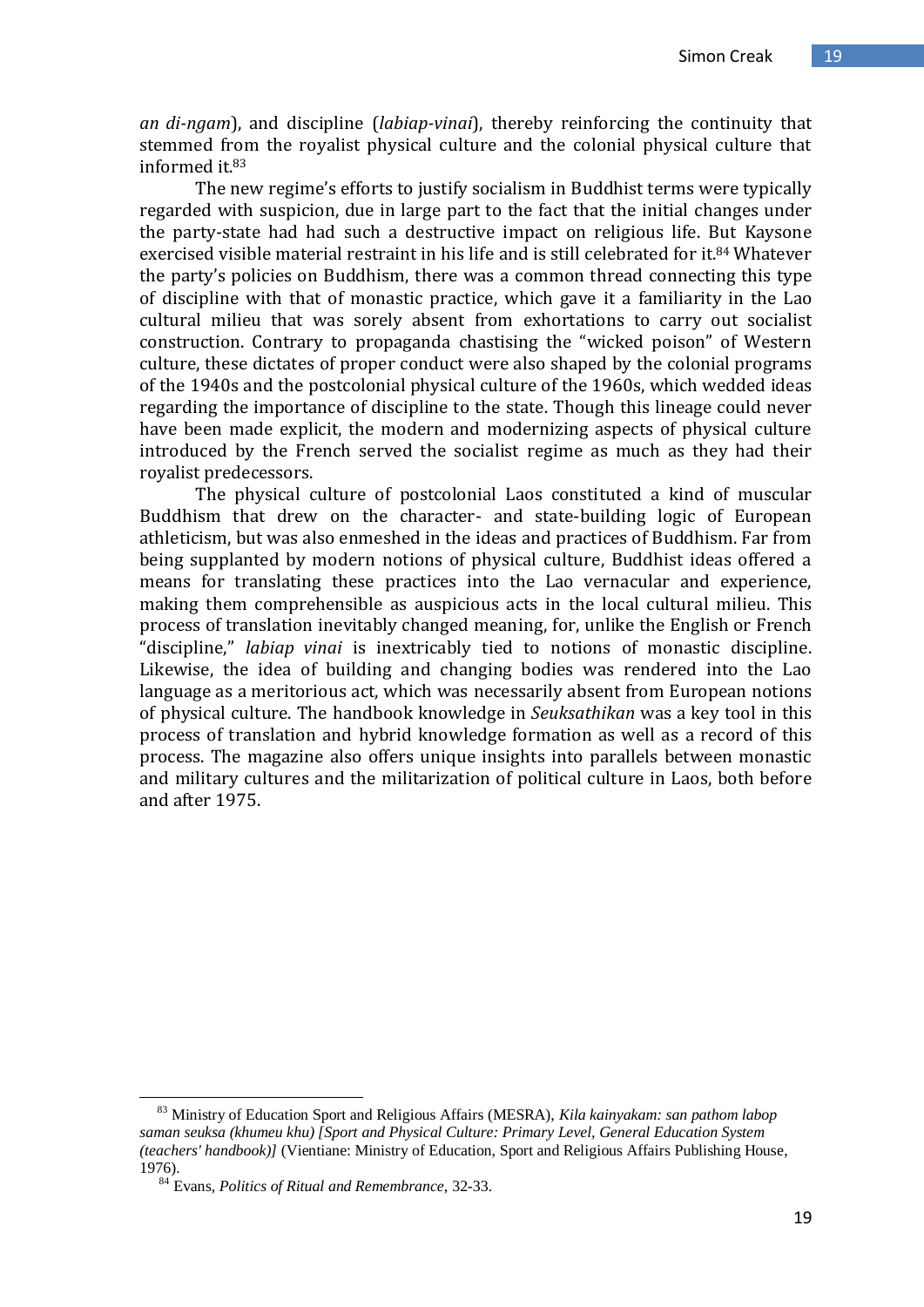## **Bibliography**

- Abe, Ikuo. "Muscular Christianity in Japan: The growth of a hybrid." *International Journal of the History of Sport* 23, no. 5 (2006): 714-738.
- Alter, Joseph S. "Indian Clubs and Colonialism: Hindu Masculinity and Muscular Christianity." *Comparative Studies and History* 46, no. 3 (2004): 497-534.
- ------. "Yoga at the *Fin de Siécle*: Muscular Christianity with a 'Hindu' Twist." *International Journal of the History of Sport* 23, no. 5 (2006): 759-776.
- Bayly, Christopher Alan, and Timothy Norman Harper. *Forgotten Armies: The Fall of British Asia, 1941-1945*. London: Allen Lane, 2004.
- Berger, Mark T. "Decolonisation, Modernisation and Nation-Building: Political Development Theory and the Appeal of Communism in Southeast Asia, 1945–1975." *Journal of Southeast Asian Studies* 34, no. 3 (2003): 421-448.
- Bodin, Michel. "Les laotiens dans la guerre d'Indochine, 1945-1954." *Guerres mondiales et conflits contemporains* 230 (2008): 5-19.
- Brownell, Susan. "Sports in Britain and China, 1850-1920: An Explanatory Overview." *The International Journal of the History of Sport* 8, no. 2 (1991): 284-290.
- Bunnag, Jane. *Buddhist Monk, Buddhist Layman: A Study of Urban Organization in Central Thailand*. Cambridge: Cambridge University Press, 1973.
- Burke, Cathy. "Editorial: The Body of the Schoolchild in the History of Education (special issue)." *History of Education* 36, no. 2 (2007): 165-171.
- Creak, Simon. "'Body Work': A History of Sport and Physical Culture in Colonial and Postcolonial Laos." PhD diss., Australian National University, Canberra, 2010.
- ------. "Cold War Rhetoric and the Body: Physical Cultures in Early Socialist Laos." In *Cultures at War: The Cold War and Cultural Expression in Southeast Asia*, edited by T. Day and M. Liem. Ithaca, NY: Cornell Southeast Asia Program Publications, 2010.
- ------. "Sport and the Theatrics of Power in a Postcolonial State: The National Games of 1960s Laos." *Asian Studies Review* 34, no. 2 (2010): 191-210.
- ------. "Representing True Laos in Postcolonial Southeast Asia: Regional Dynamics in the Globalization of Sport." In *Sport Across Asia: Politics, Cultures and Identities*, edited by K. Bromber, B. Krawietz and J. Maguire. New York: Routledge, forthcoming.
- Enfield, N. J. "Lao as a National Language." In *Laos: Culture and Society*, edited by G. Evans. Chiang Mai: Silkworm Books, 1999.
- Evans, Grant. *The Politics of Ritual and Remembrance: Laos since 1975*. Chiang Mai: Silkworm Books, 1998.
- ------. *A Short History of Laos: The Land in Between*. Crows Nest, NSW: Allen and Unwin, 2002.
- Farrelly, Nicholas, Craig J. Reynolds, and Andrew Walker. "Practical and Auspicious: Thai Handbook Knowledge for Agriculture and the Environment." *Asian Studies Review* 35, no. 2 (2010): 235-251.
- Gray, C. "Hegemonic Images: Language and Silence in the Royal Thai Polity." *Man, New Series* 26, no. 1 (1991): 43-65.
- Gupta, Akhil. *Postcolonial Developments: Agriculture in the Making of Modern India*. Delhi and Oxford: Oxford University Press, 1999.
- Halls, W. D. *The Youth of Vichy France*. Oxford: Clarendon Press, 1981.
- Halpern, Joel M. *Aspects of Village Life and Culture Change in Laos*. New York: Council on Economic and Cultural Affairs, 1958.
- ------. *Government, Politics and Social Structure in Laos: A Study of Tradition and Innovation*, Monograph Series No. 4: Southeast Asia Studies, Yale University, 1964.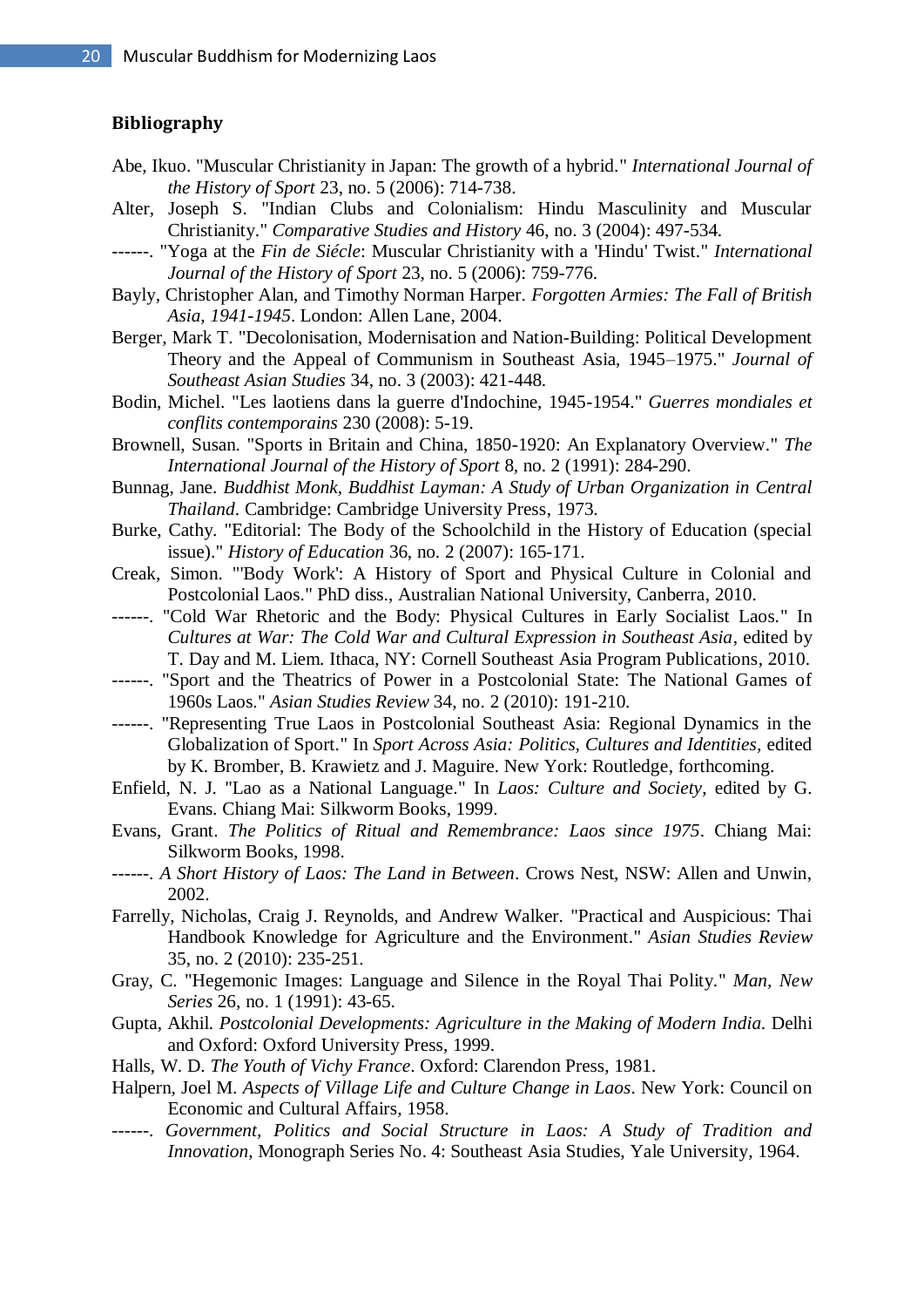- High, Holly. "Ethnographic exposures: Motivations for donations in the south of Laos (and beyond)." *American Ethnologist* 37, no. 2 (2010): 308-322.
- Ishii, Yoneo. *Sangha, State, and Society: Thai Buddhism in History*. Honolulu: University of Hawaii Press, 1986.
- Ivarsson, Soren. *Creating Laos: The Making of a Lao Space between Indochina and Siam, 1860-1945*. Copenhagen: NIAS Press, 2008.
- Jennings, Eric. *Vichy in the Tropics: Pétain's National Revolution in Madagascar, Guadeloupe, and Indochina, 1940-1944*. Stanford, CA: Stanford University Press, 2001.
- Kaysone Phomvihane. Lainya mai, thitthang mai, nathi mai lae bang banha pheunthan pheua happakan saisana khong sangkhomninyom [New Era, New Direction, New Tasks and some Basics for Guaranteeing the Victory of Socialism]. In *Niphon leuak fen 2: kiaokap kansang setthakit nai samai khamphan kaokheun sangkhomninyom [Selected Writings: Volume 2: Concerning Economic Construction in the Period of Transition to Socialism]*, edited by Kaysone Phomvihane. Vientiane: Lao PDR Publishing Office, 1977.
- Kerr, Allen. *Lao-English Dictionary*. Second ed. Bangkok: White Lotus, 1992.
- MacAloon, John. "Introduction to Special Issue: Muscular Christianity after 150 years." *International Journal of the History of Sport* 23, no. 5 (2006): 687-700.
- Mangan, J. A. *Athleticism in the Victorian and Edwardian Public School: The Emergence and Consolidation of an Educational Ideology*. Revised ed. London: Routledge, 2000.
- McDaniel, Justin Thomas. *Gathering Leaves and Lifting Words: Histories of Buddhist Monastic Education in Laos and Thailand*. Seattle and London: University of Washington Press, 2008.
- Ministry of Education Sport and Religious Affairs (MESRA). *Kila kainyakam: san pathom labop saman seuksa (khumeu khu)* [Sport and Physical Culture: Primary Level, General Education System (teachers' handbook)]. Vientiane: Ministry of Education, Sport and Religious Affairs Publishing House, 1976.
- Nginn, Pierre Somchin. Kham tak teuan bang kho khong pheuan lao puu neung [Some reminders from a Lao friend]. In *Phraphutthahup saksit: nangseu anlin taeng pen phasa lao / La Statuette merveilleuse: nouvelle laotienne*, edited by P. S. Nginn. Vientiane: Éditions du Comité Literaire, 1966 [1944].
- Paxton, R. O. *Vichy France: Old Guard and New Order, 1940-1944*. New York: Columbia University Press, 2001.
- Powers, John. *A Bull of a Man: Images of Masculinity, Sex, and the Body in Indian Buddhism*. Cambridge, Massachusetts, and London: Harvard University Press, 2009.
- Raffin, A. *Youth mobilization in Vichy Indochina and its legacies, 1940 to 1970*. Lanham, MD: Lexington Books, 2005.
- Reynolds, Craig J. "Power." In *Critical terms for the Study of Buddhism*, edited by D. S. Lopez. Chicago and London: The University of Chicago Press, 2005.
- ------. *Seditious Histories: Contesting Thai and Southeast Asian Pasts*. Seattle and London: University of Washington Press, 2006.
- ------. "Rural Male Leadership, Religion and the Environment in Thailand's Mid-South, 1920s-1960s." *Journal of Southeast Asian Studies* 41, no. 1 (2011): 39-57.
- Spiro, Melford E. *Buddhism and society: a great tradition and its Burmese vicissitudes*. New York: Harper and Row, 1970.
- Stuart-Fox, Martin. *A History of Laos*. Melbourne: Cambridge University Press, 1997.
- Tambiah, Stanley. *Buddhism and the Spirit Cults in North-East Thailand*. Cambridge: Cambridge University Press, 1970.